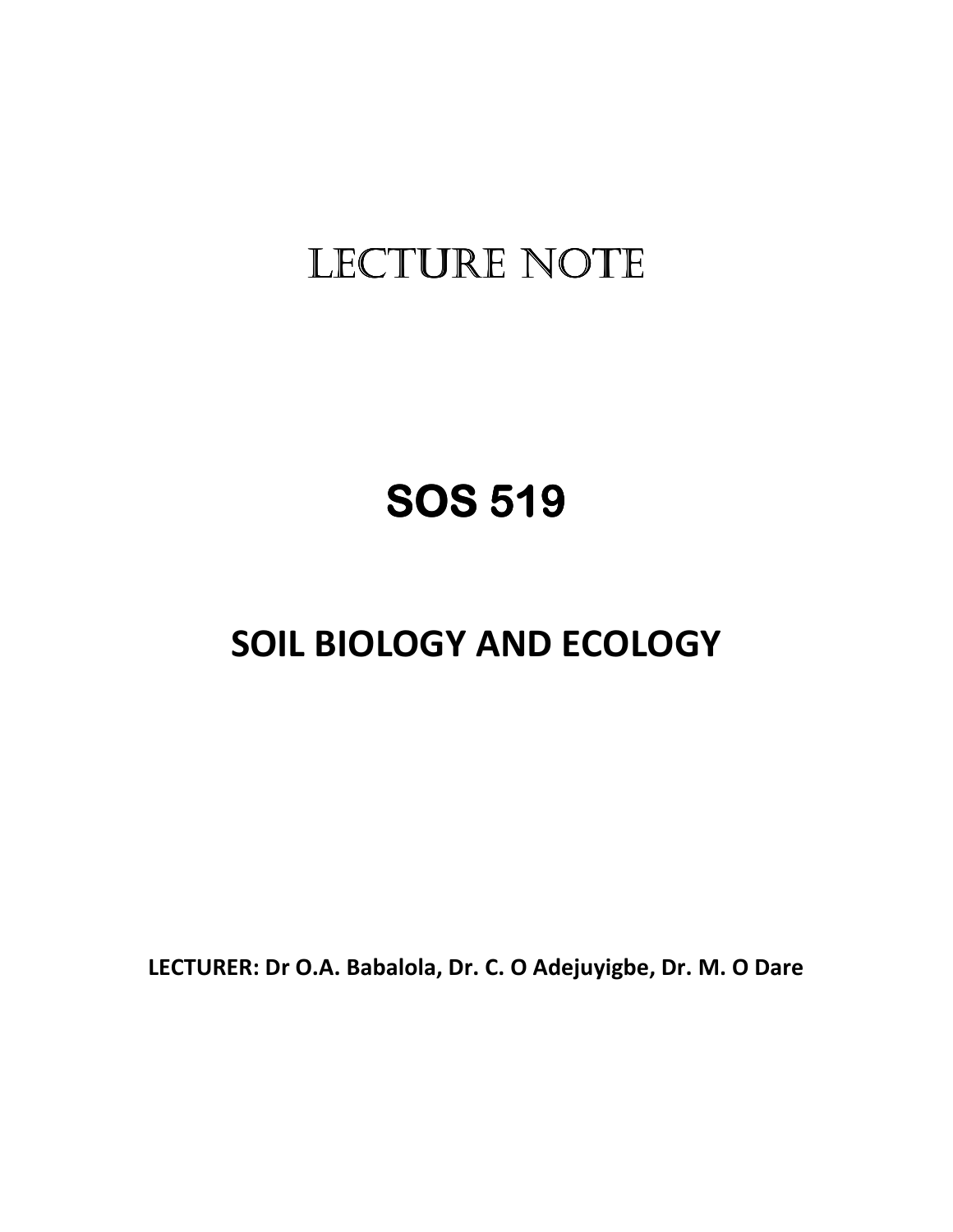# **SOIL MICRO AND MACROORGANISMS**

The free living components of soil biota are bacteria, actinomycetes, fungi, algae as well as the micro and macrofauna. Additionally, there is viruses which grow only within the living cells of other organisms.

## **Viruses**

Viruses consist of RNA and DNA molecules within protein coats. Viral particles are metabolically inert and do not carry out respiratory or biosynthetic functions. They multiply only within the host and induce a living host cell to produce the necessary viral components, after assembly, the replicatedviruses escape from the cell with the capability of attacking new cells.

## **Importance of viruses**

- 1. Their ability to interact with host genetic material can make viruses very difficult to control.
- 2. This is also the reason why they are useful as genetic transfer agents in genetic engineering because they can serve as transfer agents a wide diversity of cells.
- 3. Viruses are distinguished by their ability to pass through filters capable of holding all known bacterial types.
- 4. They have capability for self-reproduction and ability to cause many plant and animal diseases. Viruses infect all categories of animals and plants from humans to microbes.
- 5. Viruses that infect soil organisms can persist in soil as dormant units that retain parasitic capability.
- 6. The ability of viral particles pathogenic to plants and animals to survive in soil and move into the water table is a major concern.
- 7. Viruses have promising prospect in biological control of weeds and obnoxious insects.

# **Bacteria**

Bacteria are the most numerous in of the microorganisms in soil. Indeed they are the most common of all the living organisms on the face of the earth.

They lack nuclear membranes therefore they are termed prokaryotic cells. Their cell walls are composed principally of peptidoglycans and reproduction is by binary fission. Genetic transfer is accomplished by conjugation and transduction.

Energy source and carbon source are useful for describing physiological differences among bacteria and other organisms.

The majority of known bacterial species is chemoorganotrophic and is commonly referred to as heterotrophs and a few species are chemolitotrophs.

The obligate chemolitotrophs used the same physiological pathway i.e Calvin cycle. Their inability use any known external source of organic carbon is linked to lack of permeases to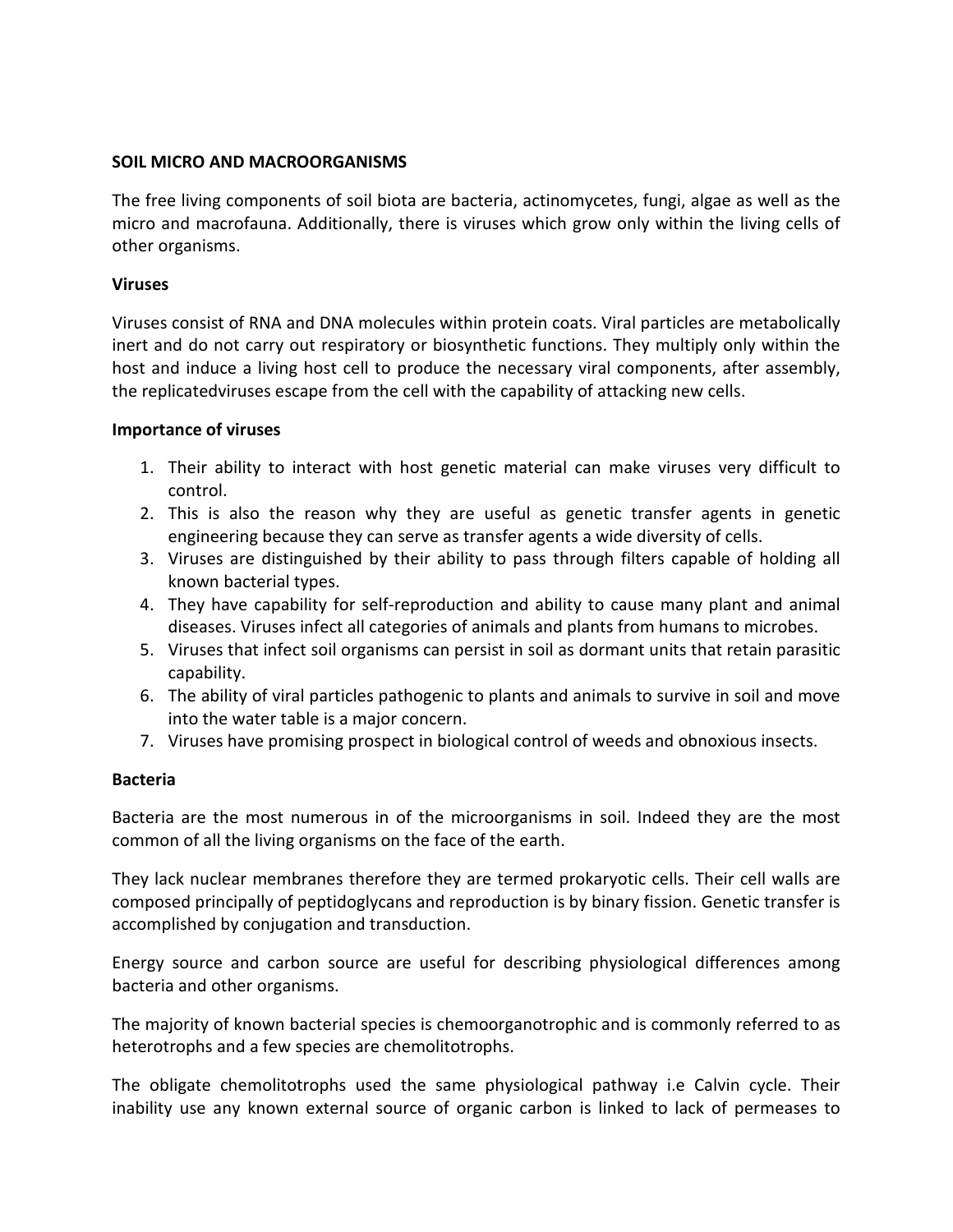move organic molecules across cell membranes. Therefore organic molecules must be manufactured within the cell.

The following are some bacteria which are prominently encountered in the soil taking part in soil processes.

# *Arthrobacter*:

Numbers of the genus are numerically prominent in soil constituting up to 40 % of the total plate count population. They are reported to utilize 85-180 compounds. They are slow growing and poor competitors in the early stages of decomposition when easily decomposable materials are rapidly attacked by other genera.

# *Pseudomonads:*

They are aerobic except for denitrifying species that use nitrate as an alternative electron acceptor. Most species are organotrophs, a few are facultative litothrophs using  $H_2$  or CO as an energy source. They also occur in marine waters, some species cause plant disease, and many nonpathogens are closely associated with plants. They attack a wide variety of organic substrate including sugars, amino acids, alcohol and aldose sugars, hydrocarbons, oils, humic acids and many of the synthetic pesticides.

# *Xanthomonas:*

This is closely related to *Pseudomonas*, it embraces similar properties ecept that molecular oxygen is the only electron acceptor and nitrates are not reduced. They are pathogenic to many plants.

# **Sporulating Bacilli:**

These members of the genus Bacillus produce heat resistant endospores and sporulation is not repressed by exposure to air. They are mostly vigorous organotrophs and their metabolism is strictly respiratory, strictly fermentative or both. There is great diversity within the genus as shown by the array of products formed by different species during the course of glucose fermentation, products include; glycerol, 2,3-butanediol, ethanol, hydrogen, acetone and formic, acetic, lactic and succinic acids. Some species are facultative litotrophs that use  $H_2$  as an energy source in the absence of organic carbon. *Bacillus polymyxa* is able to fix nitrogen. Several species produce lytic enzymes and antibiotic that are destructive to other bacteria eg *Bacillus thuringiensis* produce toxin which is pathogenic to insect lavae. *Bacillus mercerans* is used for retting flax, *Bacillus anthracis* is a highly animal pathogen.

# **Clostridium:**

This is a sporogenic genus, most are strict anaerobes. The genus is of economic importance used commercially for the production of alcohols and commercial solvents. Several species such as *C butyrichum* and *C pasterianum* fix nitrogen. They are widely distributed in soils, marine and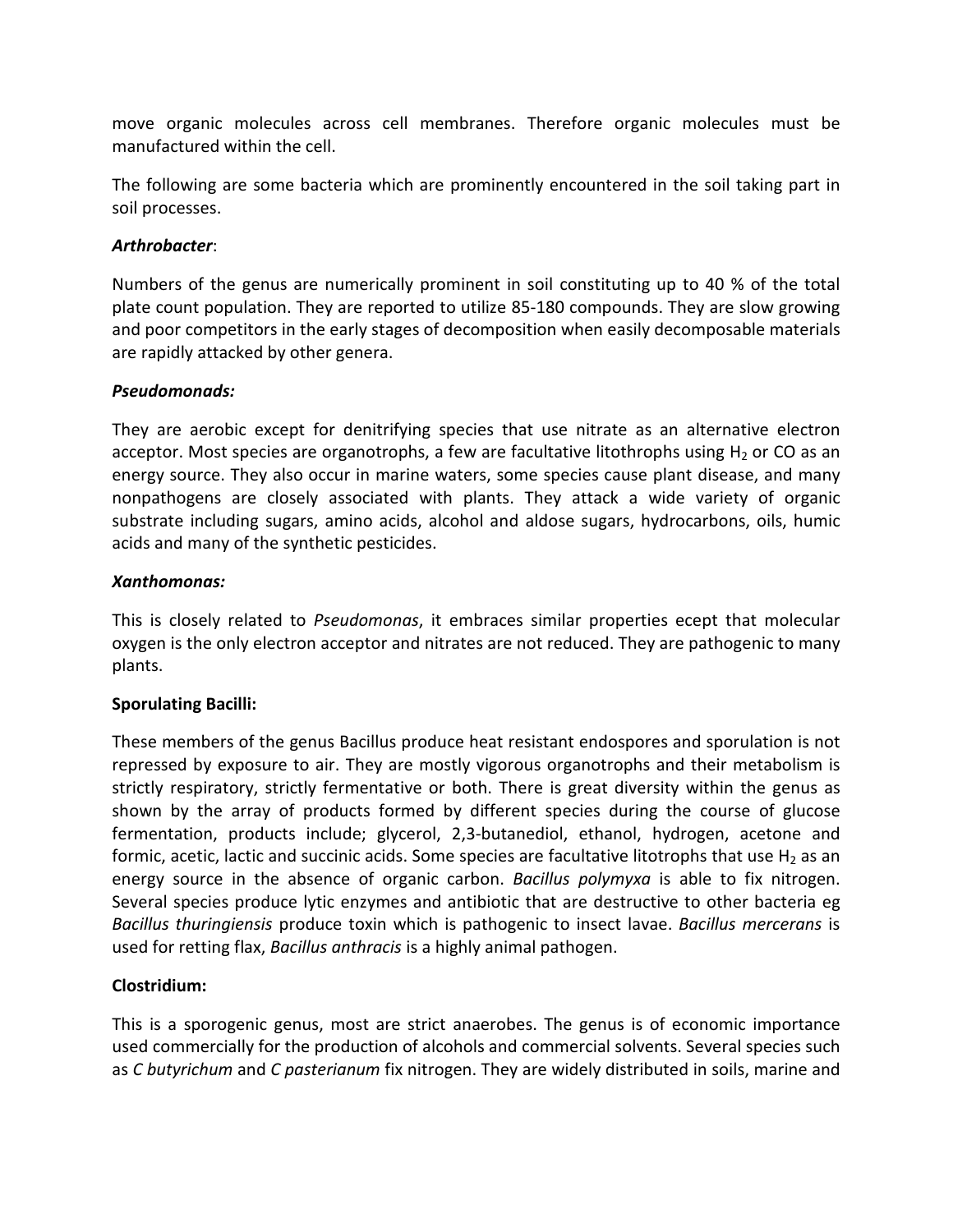freshwater sediments, manures and animal intestinal tract. Some species are pathogenic to animals, eg *C tetani* and *C butilinum*.

# **Azotobacter:**

This is an aerobic organotrophic bacterium capable of fixing nitrogen asymbiotically. Other genera fixing nitrogen asymbiotically are Azomonas, Beijerinkia, Dexia and Azospirillum. And Rhizobium are known to fix nitrogen symbiotically.

A related genus Agrobacterium induces galls on hairy root but does not fix nitrogen. *Nitrosomonas* and *Nitrobacter* are chemolithotrophic genera. *Nitrosomonas* convert NH<sup>4</sup> + to  $NO<sub>2</sub>$  and *Nitrobacter* convert  $NO<sub>2</sub>$  to  $NO<sub>3</sub>$ .

# *Lactobacillus:*

This is a fermentative organotrophic bacterium; it is commonly associated with plant herbage. Its lactic acid production is exploited in silages, butter, milk and local dairy products. *Enterobacter* is also fermentative found in animal feces and sewage; some species are widely distributed in soil.

# **ACTINOMYCETES**

About 90 % of the actinomycetes isolated from soil belong to the genus Streptomyces. Its members produce a well-developed, compact branched mycelium and compact colonies on agar plates. Reproduction is by production of aerial spores and by mycelial fragmentation.

 They are intolerant of waterlogged soil, less tolerant of dessication than fungi and generally intolerant of acidity. Thus causal organism of potato scab *S scabis* is controlled in poorly buffered soils such as sand by sulphur and ammonium amendment which result in lowered soil pH.

Many Streptomyces produce antibiotics, antibacterial, antifungi, antialgal, antiviral, antiprotozoal, or antitumor. Streptomyces also produce geosmin which is responsible for the musty smell of freshly plowed soil and partly responsible for the musty smell of earthen cellers and old straw piles. It appears that Streptomyces is mainly responsible for the maintenance of soil biological balance.

# **FUNGI**

These are the eukaryotic organisms variously referred to as mold, mildews, rusts, smuts, yeasts, mushrooms and puffballs. Fungi are the organotrophs primarily responsible for decomposition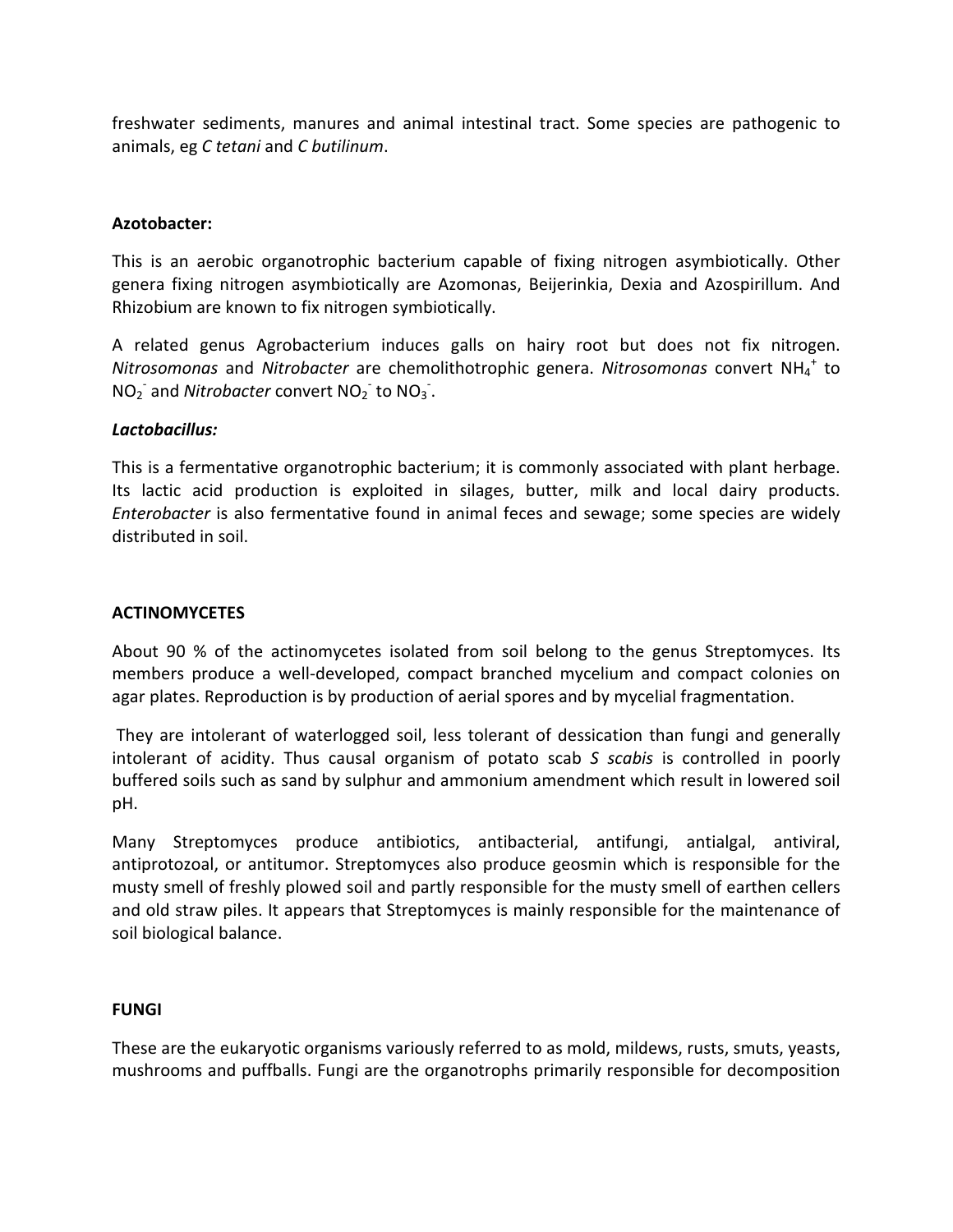of organic residues even though they are always outnumbered by bacteria. Important classes encountered in soil include;

## **Aerasiomycetes:**

These are unicellular; the unit of structure is the uninucleate amoeba that feeds by engulfing bacteria. Single cells characteristically aggregate into pseudoplasmodium in which the cell does not fuse but behave as a mobile communal unit, this later change into a fruiting structure called sporocarp which bears the asexual spores.

## **Myxomycetes:**

These are true slime forming asexual creeping plasmodium, they are animal like in their feeding but fungus like in their reproductive structure and spore formation. They are widely distributed especially in association with decaying vegetation in cool moist locations.

## **Oomycetes:**

They are found in water and soil, they are highly destructive to plant, and they produce biflagellate asexual motile spores called zoospores. *Pythium* and *Phythophthora* are commonly encountered in soil.

# **Chytridiomycetes:**

They are prevalent in aquatic habitat, but also commonly encountered in soil, some members are parasitic on algae, higher plants or insect lavae.

# **Zygomycetes:**

They ferment different carbohydrate substrates. They are mostly saprobic, but some are phytopathogenic, some parasite on other fungi, some produce animal trapping mechanisms. The mucorales which are the largest order are important economically as they are used for commercial production of alcohol and organic acids.

## **Ascomycetes:**

Ascomycetes and Basidiomycetes are called the higher fungi. The ascomycetes are distinguished by the formations of ascus within which are ascospores following sexual reproduction. Many of them are saprophytic having a range of impacts eg plant pathogenicity, some are destructive on materials. Others are beneficial eg the fermenting activities of yeast which has long been exploited in beer, wine and bakeries.

## **Basidiomycetes:**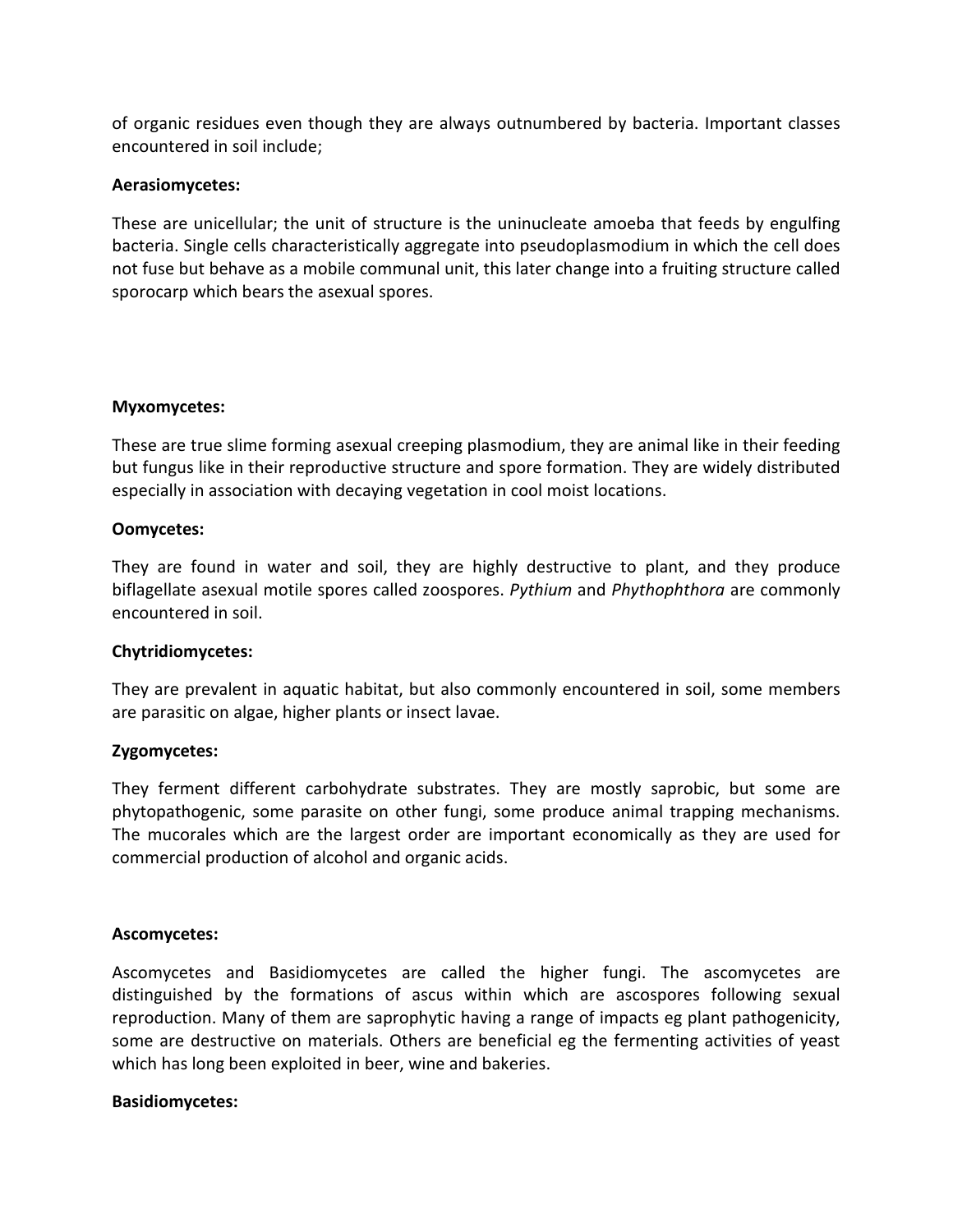This include a wide selection of fungi, they differ from other fungi by the production of specialized structure called basidium. Many of them are plant parasite thus causing heavy losses of crop and tree plants. Some are beneficial eg mycorrhizal-forming relationship with plants; mushroom has commercial importance as edible food. They are vigorous decomposers of woody materials.

# **Deuteromycetes:**

This embraces fungi with septate hyphae but reproduce only by means of conidia, they do not have a sexual reproductive phase, and they are called fungi imperfecti. They are mostly saprobic in soil, some may be parasiticon other fungi, higher plants, humans and other animals eg species of *Aspergillus*, *Penicillium*, *Trichoderma*, *Fusarium*.

# **ALGAE**

# **Blue green algae**

Cyanobacteria are the blue green algae they possess photosystem II and carry out oxygenic photosynthesis. They contain chlorophyl A and phycobiliprotein pigments such as phycocyanin. They exist in unicellular, colonial and filamentous forms. They have single cells, reproductive cells or units and filamentous forms enclosed in rigid sheaths and they often show gliding motility. They are widely distributed occurring in saline and fresh waters, in soil, on bare rocks and sand. They also occur within the plant bodies of some liverworts, water ferns and angiosperms. In some ecosystems cyanobacteria are of great significance because of their ability to fix nitrogen.

# **Green algae**

These are the eukaryotic algae they are the simplest forms of the chlorophyllus eukaryotes distinguished from other green plants by sexual characteristics. Some green algae are unicellular and some are multicellular. The algae are the most widely distributed of all green plants. They are predominantly aquatic found in fresh, brackish and salt waters. Terrestrial forms occur on rocks, mud and sand, snowfields and buildings and attached to plants and animals. Subsurface soil samples kept moist and under illumination commonly develop algae blooms. Most algal units found below ground are dormant forms some are however known to be facultative organotrophs.

# **SOIL MICROFAUNA**

These are the microfauna (less than 0.1 mm), mesofauna (0.1-10 mm) and macrofauna (greater than 10 mm)

# **Microfauna**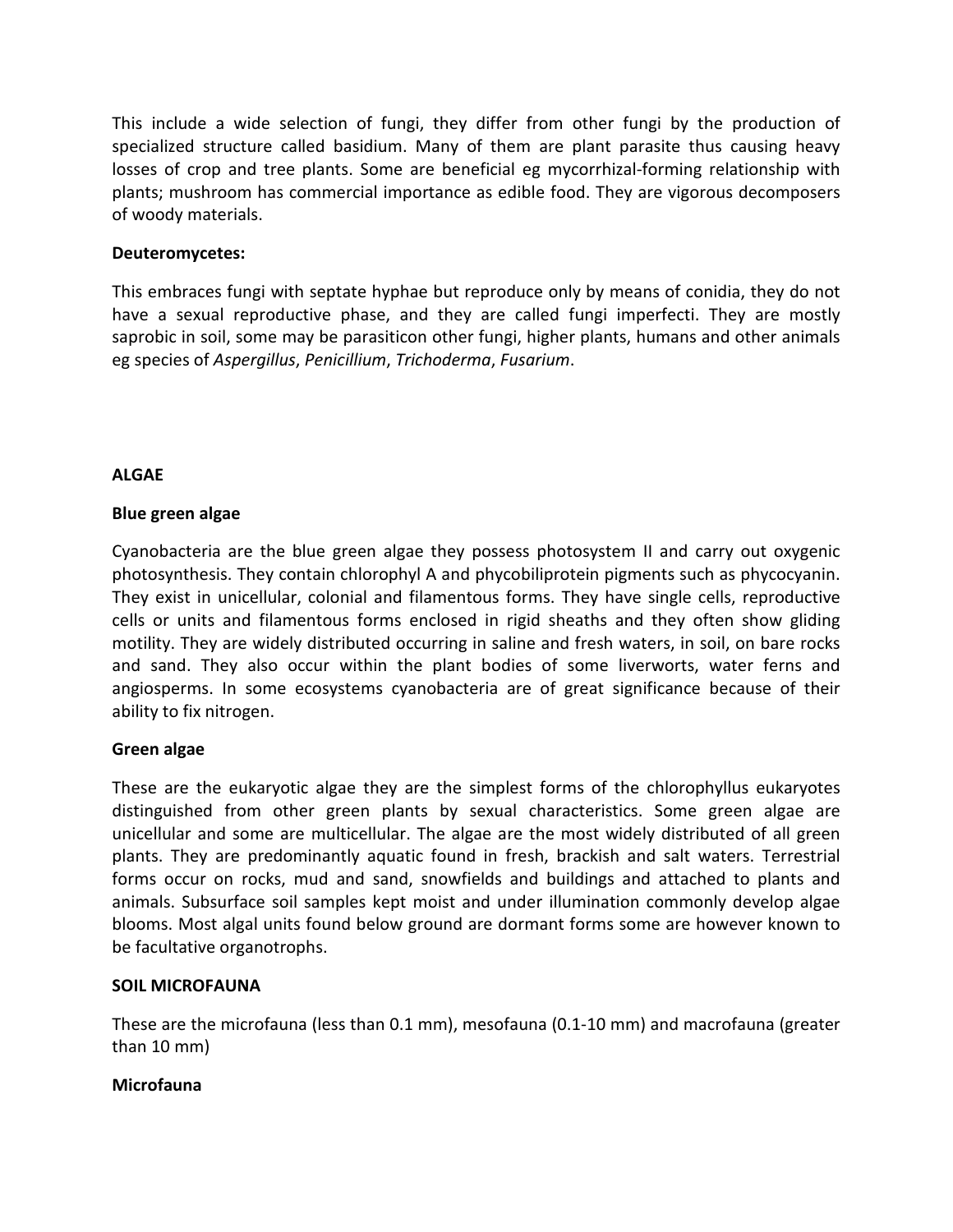This is typified by the protozoans, they are unicellular most of which are microscopic in size but some attain macroscopic dimensions. The group is greatly diverse in morphology and feeding habit. All require water envelopment for metabolic activity. Five main groups are commonly recognized; Flagellates, ciliates, naked and testate amoeba and sporozoa. Sporozoans are wholly parasitic. Free living protozoa in soil feed on dissolved organic substances and other organism. Many feed by grazing and predation, the soil ciliates depend primarily on bacteria for food, some feed additionally on yeasts and other protozoa and even on small metazoan such as rotifers. The soil an effect on the structure and functioning of microbial communities, the rise in bacteria numbers following addition of fresh residues to soil is always followed by a rise in protozoan numbers. Selective feesding by protozoa may alter the mix of bacterial genera. Protozoa may accelerate nutrient cycling and their active motility in the soil water help to provide bacteria with dissolved oxygen and nutrients.

## **Meso and Microfauna**

These are also called metazoan, they include; the soil dwelling nematodes, millipedes, centipedes, rotifers, mites, annelids, spiders and insects. The small members exemplified by nematodes are able to move through existing soil pores without disturbing the soil particles. The nematodes are also called are the most numerous of the soil metazoan, their numbers may reach several million per square meter. The free living forms in soil are voracious feeders on both microflora and other fauna.

Earthworms constitute the major portion of the invertebrate biomass in soil and when present are active in processing litter distributing organic matter throughout the soil.

The importance of the mesofauna in soil lies in its effect on soil and litters and on the structure of microbial communities.

## **SOIL ENZYMES**

Life is composed of a series of enzyme reactions and most of the reactions in the nutrient cycle are catalyzed by enzymes. Some enzymes are constitutive and are routinely produced by cells eg. Urease, others are adaptive or induced formed only in the presence of susceptible substrate or other initiator eg. cellulase is produced in the presence of cellulose. Dehydrogenase is constitutive and found only in living systems. Soil enzymes are protein and are often entrapped in soil organic and inorganic colloids. Soil aggregates and their constituent clays are influenced the interaction of enzymes with their substrate. The clay particle with its large external and internal surface areas is capable of adsorbing enzymes such as urease and protease. Enzymes adsorbed to clay or intertwined with humate constituents are protected from hydrolysis. Adsorption also makes the catalytic site less available. A small molecule such as urea can diffuse readily to a urease site and there undergo decomposition. Whereas a large molecule such as protein would not diffuse as readily to a protease site and would be consequently broken down at a much slower rate than urea.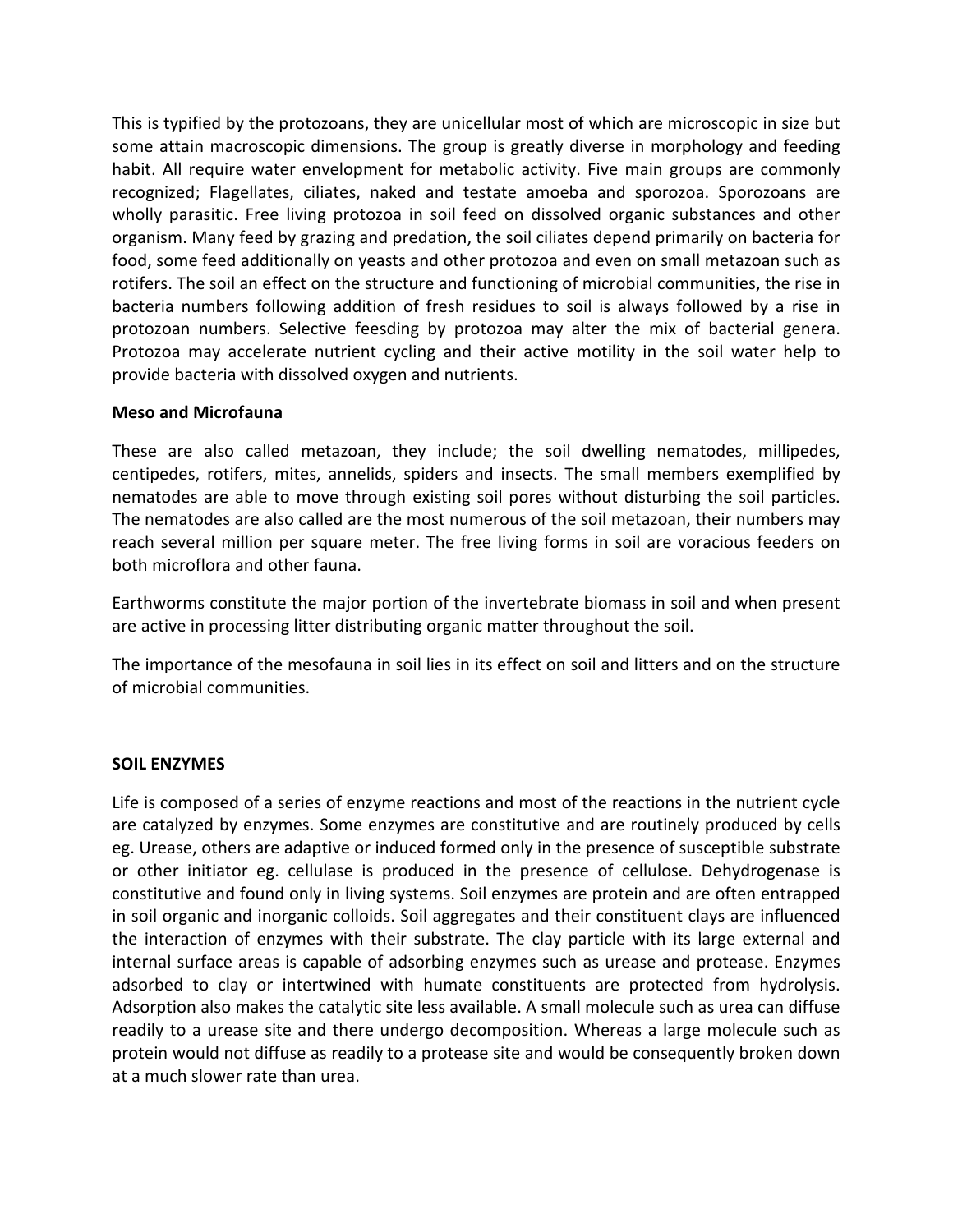Soil has a large background of extra cellular enzymes not directly associated with the microbial biomass, such enzymes include catalase, dehydrogenase, glucose oxidase, peroxidase, transaminase, cellulose, deaminase, lipase, nucleotidase, phosphatase, phytase, protease, urease etc. Many enzymes however that have utmost significance in soil processes originate from microorganisms eg nitrogenase, nitrate reductase, nitrite reductase etc.

# **ASSOCIATION OF MICROORGANISMS WITH PLANT**

Plants and microorganisms interact with each other and the interaction can be beneficial and sometimes detrimental to either of the partners. Microorganisms are present in the different parts of the plant and in different plants, and influence of plant on microorganism varies depending on the part of plant and the plant. Therefore the association of microorganisms and different plant parts are discussed below.

# **Association with plant roots**

Plant root system occupies the soil horizon most heavily endowed with soil organic matter and life, senescent and dead roots provide substrate materials for microbial growth. The sum total of phenomena occurring at or near the root /soil interface has great impact both on plant welfare and on soil organisms. The number of soil organism at successive distances from the root surface is inversely correlated with increasing distance. For bacteria, higher population occurs within the first 5 µm, fungal hyphae occur on the root surface and strands extend randomly for several millimeters. The sum total of root/microbial interaction is termed **rhizosphere**.

## **Rhizosphere**

This is known generally as the soil region under the immediate influence of plant roots and in which there is proliferation of microorganisms. The recognition that the root surface itself is a critical site for interactions between microbes and plant led to its designation as **rhizosplane**. The epidermal and cortical tissue of roots has been shown to harbor organisms other than symbionts and pathogens. Colonized root tissue is sometimes referred to as **endorhizosphere, histophere** or **cortosphere**. The factor primarily responsible for microbial activity in the three zones is the available carbon contained in or emanating from plant roots.

The R/S ratio i.e ratio of organisms count in rhizosphere soil to count in root-free soil were determined for different plant species and for single species in different soils under differing climatic regimes and at different stages of phenology. Total microbial counts increased from 10- 50 folds in the rhizoshpere.

## **Root exudates**

Organic materials found on, in or near roots include a wide assortment of amino, aliphatic and aromatic acids and amides, sugars and amino sugars. In addition to soluble and diffusible substrates is an array of insoluble materials like cellulose, lignin, protein etc. Nearly all plant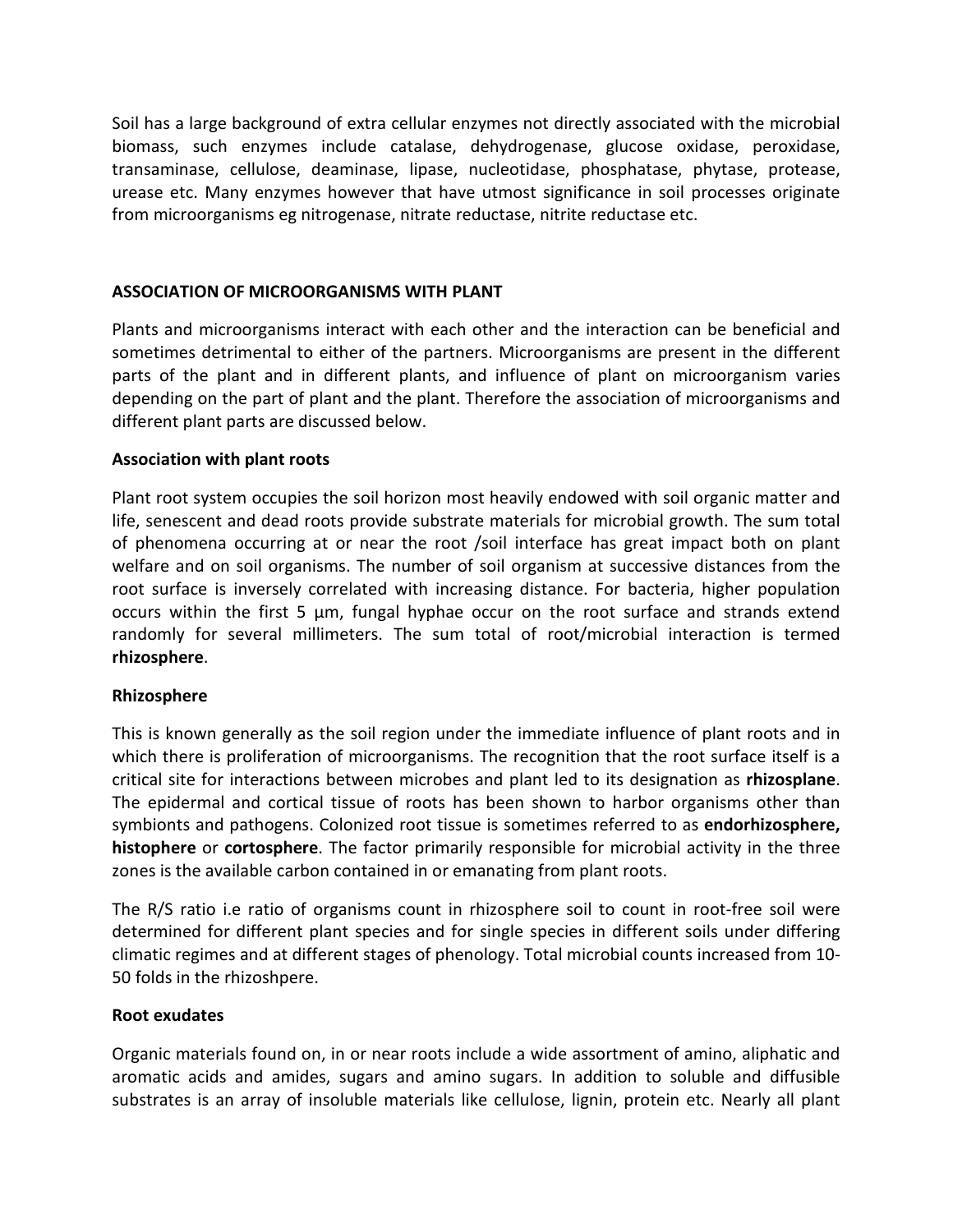rhizosphere is expected to contain varying amounts of nearly all the simple sugars, organic acids, and amino acids. Some of the more complex aromatic acids occur only in certain rhizospheres.

Likewise, production of certain microbial attractants and repellants is limited to certain species, for example asparagus plant produse a diffusible glycoside that is toxic to some nematode. Various plants are also known to produce non diffusible compounds that are biostatic or biocidal to saprobes and root invading pathogen. Such phytoalexins include tomatin, allicin, pisatin and phaseolin produce by tomato, onion, pea, and bean plants respectively.

Pathways for the release of plant assimilates from roots include leakage or diffusion of molecules across cell membranes, roots secretion and extrusion and losses of cells and tissue fragments during root growth. Root caps and tips are sites of active exudation of mucilaginous materials, while the main root axis release mostly diffusible materials ans some mucigels.

Root mucigel consists of polysaccharides synthesized intracellularly and extruded through the cell membrane. It is highly hydrated with fibrillar structure and contains carboxyl groups that form bondings with clays. Mucigel is the dominant excretory product of root accounting for up to 80 % of the total carbon loss from roots.

# **Association with plant shoot**

Plants support abundant leaf surface organisms, this association is termed **phyllosphere**. Intensity of colonization is influenced by climatic and plant factors, high humidity favours while insolation disfavor most heterotrophs both factors favour phototrophs.

Plant stems and barks are often colonized by algae and liches. Broadleaf plants support more organisms on their leaf surfaces than grasses. G and yellow pigmented bacteria dominate the bacteria flora while yeasts dominate the fungal flora.

Nonpathogenic organisms occur within the tissues of fruits, stems and leaves. The coats of seeds prior to release from fruiting structures are sparsely colonized, during dispersal, additional organisms either casual or contaminants or members of the phyllosphere population become seed coat occupant.

 Some seed associated organisms produce auxins, vitamins and gibberellin-like substances that benefit emergent seedlings. Other organisms are known to produce substances that delay seed germination and others represent plant pathogens.

# **Association with plant litter**

The initial invaders of the aboveground litter are primarily organisms already present in the phyllosphere. Senescent leaves before detachment suffer attack by both microflora and fauna, standing dead wood and branches often lose half their carbon through attack mesofauna and lignolytic fungi before becoming surface litter.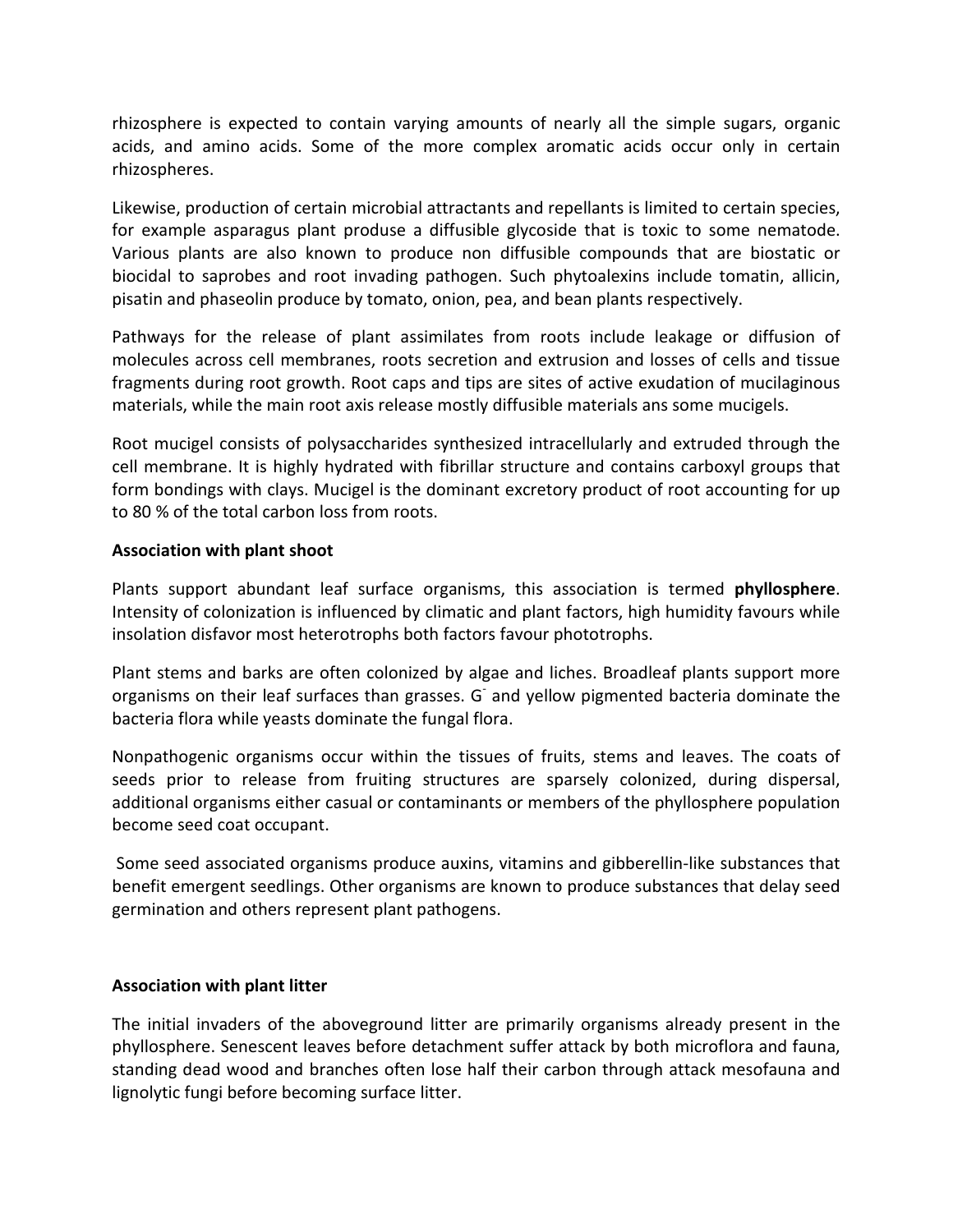As leaves and small twigs or stems fall to the ground the numbers of bacteria there on increases sharply. The bacterial populations of moist litter exceed that of the phyllosphere by two folds.

The litter organism varies with depth and with stage of decay. The soil fauna are more active in forest litter than in litters from grassland or cultivated land. Fauna biomass is concentrated in the surface litter and decreases rapidly in the underlying soil.

# **INFLUENCE OF MANAGEMENT PRACTICES ON SOIL ORGANISMS**

Any management practice that changes soil properties or plant cover affects the soil organisms. Practices that affect coil water, temperature, aeration, pH regimes, organic carbon and nitrogen levels will also affect the population and activities of organisms.

# **Effect of tillage on soil microorganism**

Three tillage procedures commonly used are conventional tillage, reduced or minimum tillage and zero tillage. The first employs various mechanical/manual farm implements; reduced tillage involves weed control by machinery, while zero tillage control weed by the use of herbicides, the only soil disturbance is that associated with seed placement.

In conventional tillage there is stimulation of microbial activity shown by higher count and increase rate of respiration. This result from disruption of soil aggregates and better exposure and aeration their degradable material. The inversion and fragmentation of surface residues results in a zone of intense microbial activity.

By contrast reduced or zero tillage result in microbial activity at or near the soil surface. For the 0-0.75 cm depth counts for total aerobes, facultative anaerobes and fungi are higher in zero tillage than in plowed soil. For 7.5-15 cm depth counts of aerobes, fungi and nitrifying bacteria are significantly reduced in zero tillage.

# **SOIL FAUNA**

## **Introduction**

Soil biota (living things in the soil, soil organisms) consists of two broad categories – flora and fauna. Soil organisms are a major factor in soil formation and their effects determine many differences between soils.

Soil organisms are an integral part of agricultural ecosystems. The presence of a range of a diverse community of soil organisms is essential for the maintenance of productive soils.

Soil organisms are responsible for a range of ecological functions and ecosystem services including: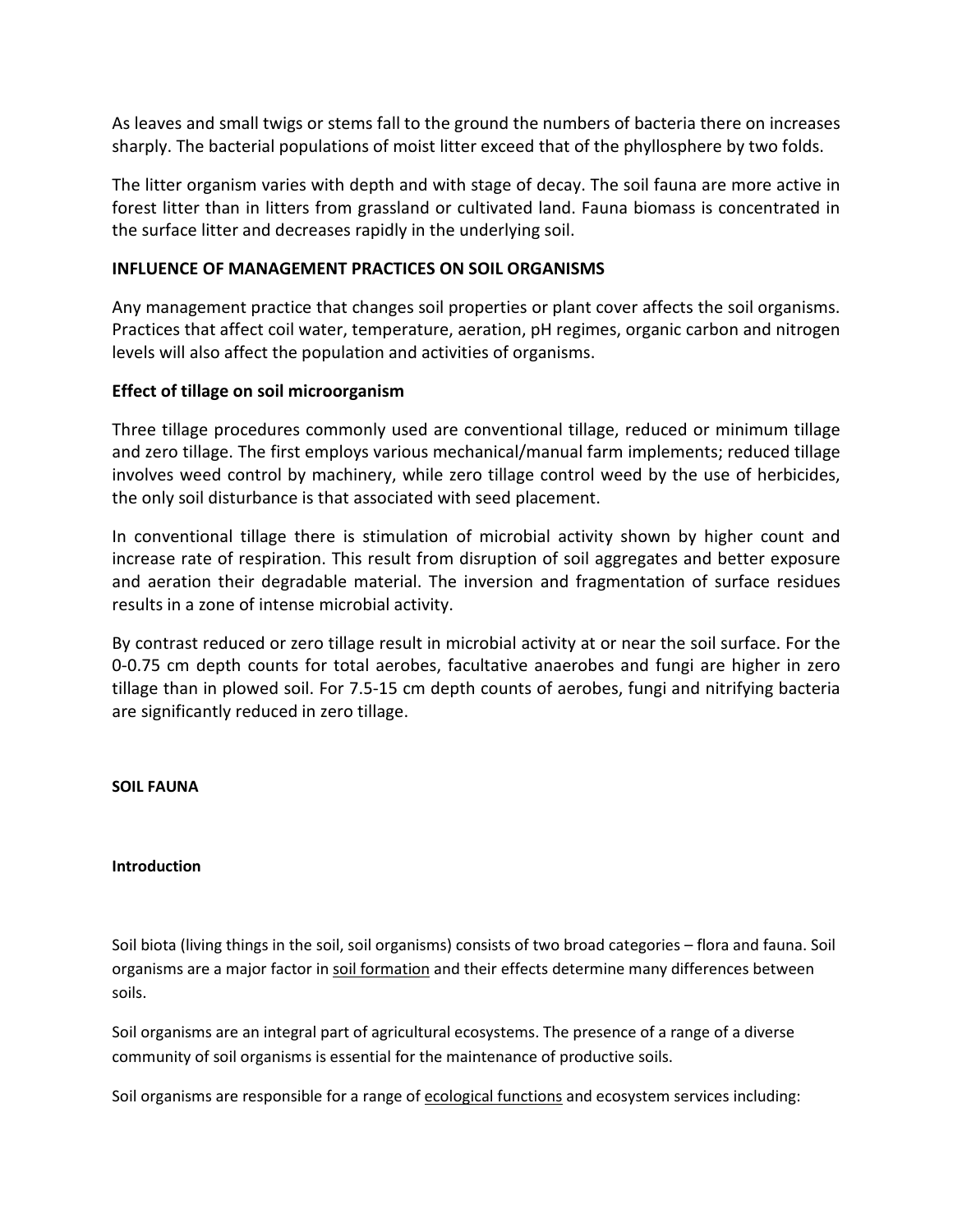- nutrient cycling and nitrogen fixation,
- control of pest and diseases,
- organic matter decomposition and carbon sequestration,
- maintenance of a good soil structure for plant growth and rainwater infiltration,
- detoxification of contaminants.

Various soil organisms affect certain soil processes in different ways. An excessive reduction in soil biodiversity, especially the loss of species with key functions, may result in severe effects including the long-term degradation of soil and the loss of agricultural productive capacity.

Through their feeding activities, soil fauna play important roles in ecosystem dynamics as they influence the decomposition subsystem and cycling of plant nutrients and other elements that are of environmental importance.

Soil fauna as a major group of soil biota are classified based on their sizes, habitat, and feeding form apart from their taxonomic classification. Classification of soil fauna based on their feeding form is also termed functional classification

## **Soil fauna classification based on sizes**

soil fauna are classified on the basis of their sizes as microfauna, mesofauna and macrofauna. The classification could be based on the body width or body length.

| Body width                            | <b>Class</b> | Examples                                |
|---------------------------------------|--------------|-----------------------------------------|
| $< 0.1$ mm                            | Microfauna   | Protozoa, nematodes, rotifer,           |
| $0.1 \, \text{mm} - 2.0 \, \text{mm}$ | Mesofauna    | Mites, Collembola, Protura,<br>Symphyla |
| $2.0$ mm $- 20.0$ mm                  | Macrofauna   | Earthworms, termites, millipedes        |

Table 1: Soil fauna classification based on body width

Table 2: Soil fauna classification based on body length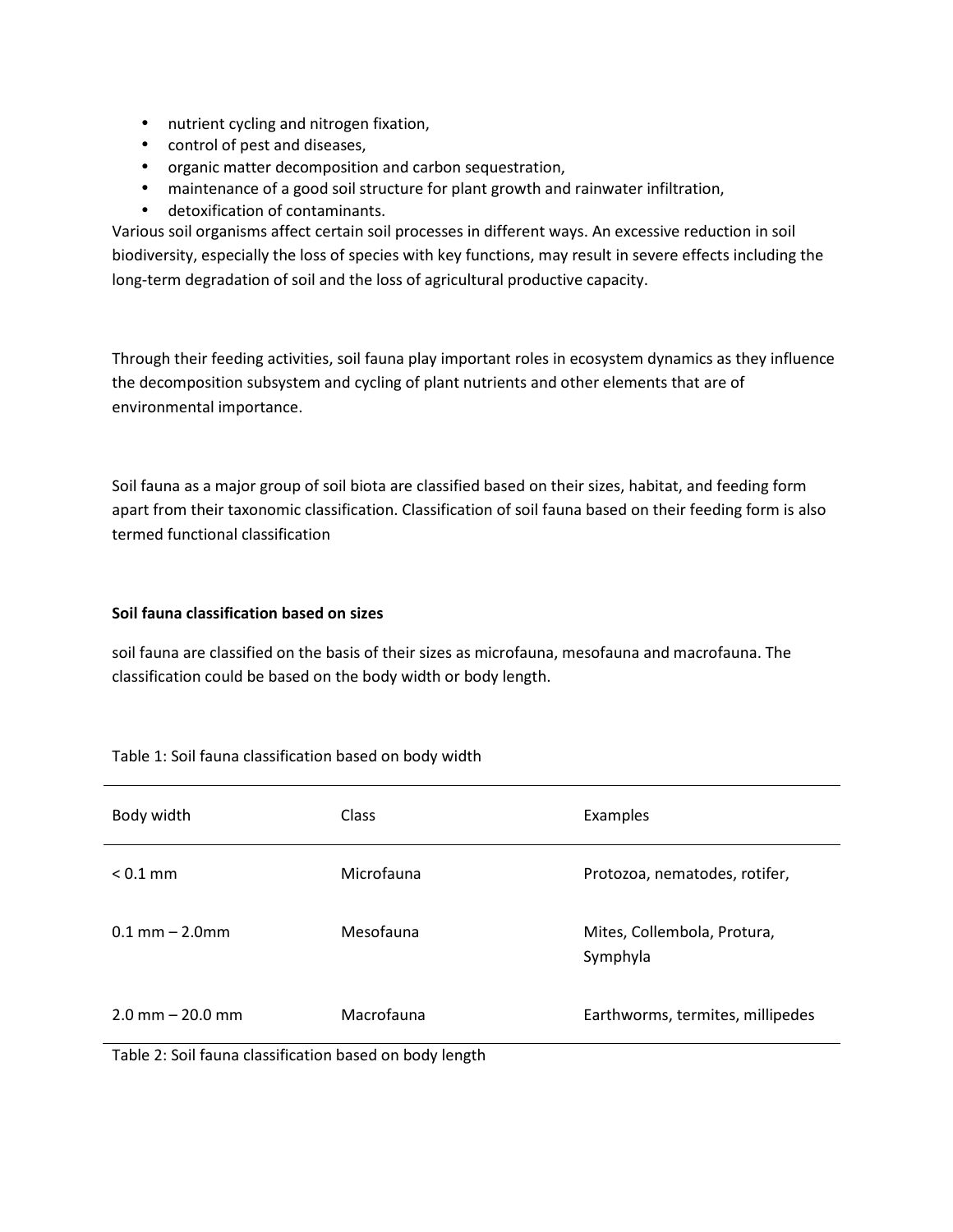| <b>Body length</b>               | <b>Class</b> | <b>Examples</b>                                    |
|----------------------------------|--------------|----------------------------------------------------|
| $< 0.2$ mm                       | Microfauna   | Protozoa,                                          |
| $0.2 \text{ mm} - 10 \text{ mm}$ | Mesofauna    | Nematodes, Mites, Collembola, Protura,<br>Symphyla |
| $> 10$ mm                        | Macrofauna   | Earthworms, termites, millipedes                   |

A taxonomic class of soil organisms may also be grouped based on the their sizes. For example, members of the phylum Arthropoda are classified based on their sizes as either microathropods, mesoarthropods or macroarthropods

Different size-groups of soil fauna may also be classified on the basis of their habitat or life form. The habitat and life form of soil fauna are closely related to their ecosystem function. Classification of soil fauna based on their feeding form is also termed functional classification

#### **SOIL MACROFAUNA**

Soil macrofauna consists of a large number of different organisms that live on the soil surface, in the soil spaces (pores) and in the soil area near roots. Their way of living, their feedings habits, their movements into the soil, their excretions and their death have direct and indirect impacts on the soil. The biological activities of soil macrofauna play significant roles in soil processes and soil fertility. The effects of soil macrofauna on soil can be divided into three classes: physical, chemical and biological effects. These effects are determined by the functional group involved in the process.

#### **Classification of macrofauna based on habitat or life form**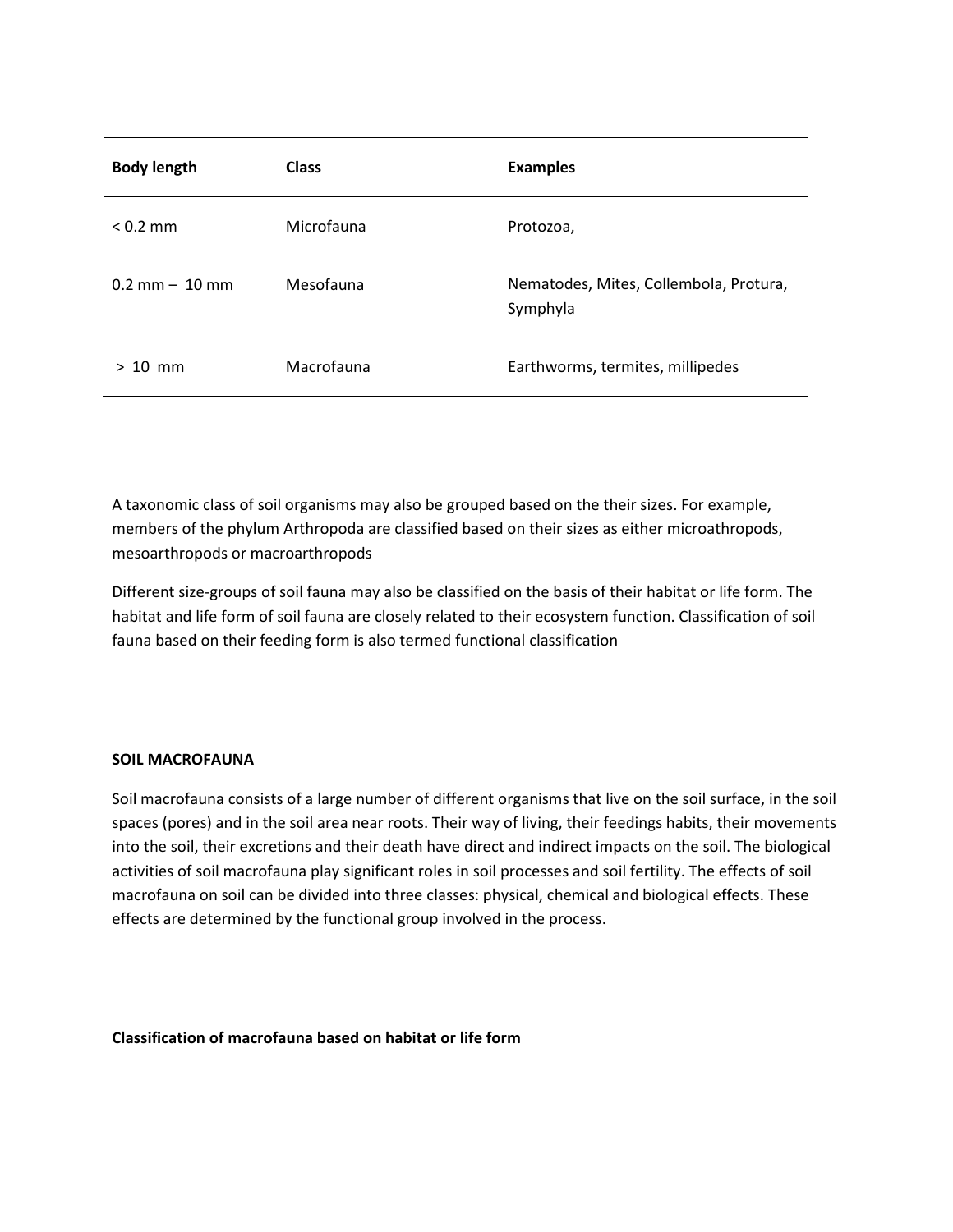## Endogeic

Endogeic species are those that live entirely in the soil and feed on organic matter and dead roots; they may also ingest large quantities of mineral material. The two main groups among soil macrofauna are earthworms and soil-feeding termites.

## **Epigeic**

Epigeic soil fauna live and feed on the soil surface. They play role in litter breakdown and nutrient release. They are mainly arthropods, for example: ants, beetles, cockroaches, centipedes, millipedes, woodlice, grasshoppers, together with gastropods (snails/slugs) and small or medium-sized entirely pigmented earthworms (dark red, green or brown colour, fast movers).

## Anecic species

These remove litter from the soil surface through their feeding, redistributing it

to other horizons or locations, accompanied by effects on soil structure and hydraulic

properties.

# **Physical Role of Soil Macrofauna**

The main activities of soil macrofauna may be grouped into the following

- $\triangleright$  Soil mixing (macro- and micro-levels)
- $\triangleright$  Gallery construction,
- $\triangleright$  Fragmentation,
- $\triangleright$  Aggregate formation.

## Soil mixing at macro-level (macromixing)

This is the movement of notable quantity of soil: bringing back to the surface mineral matters from deeper horizons and burying the organic matter from the surface horizons, from litter and from excrements. Examples of macrofauna involved include ants, termites, earthworms and ground beetles.

Macromixing of soil by earthworms is major activity of importance to soils. It can be measured by the quantity of casts found on the soil surface. Earthworms can produce 40–250 tonnes of casts per hectare per year. Earthworms casts are richer in nutrient content than the surrounding top soil. Some beetles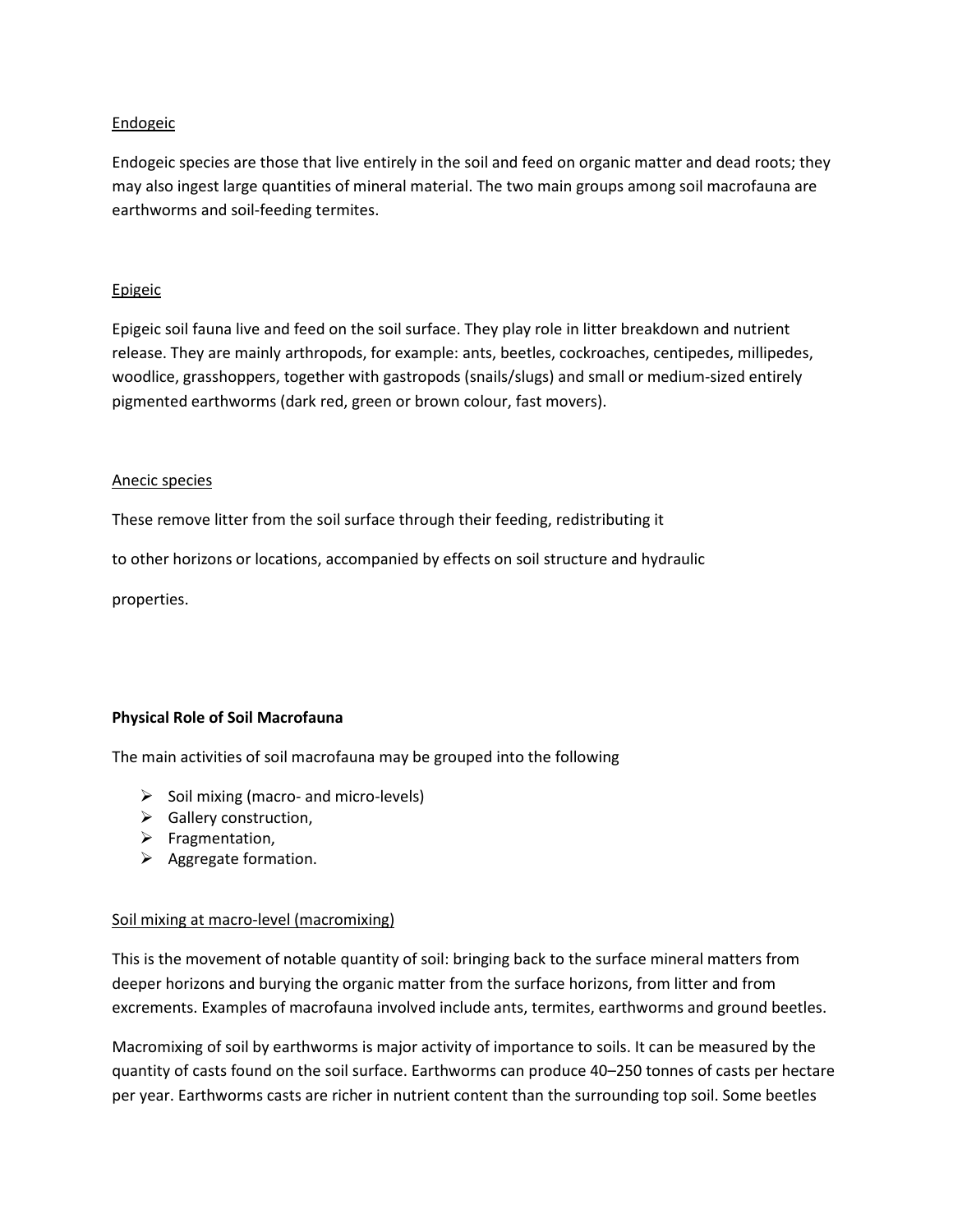such as the large ( *Heliocopris dilloni*) are very efficient at incorporating and removing excrements that are on the soil surface.

## Soil mixing at micro-level (micromixing)

This involves mainly the incorporation of organic matter into the soil through the activities of soil surface dwelling macrofuana. For example Diptera larva. With the aid of water percolation, their effect could extend to the depth of 60 cm through leaching. Micromixing is important in influencing soil structure.

## Gallery construction

Galleries are tunnel-shaped passages in form of network in the soil. They are formed through burrowing activities of especially earthworms and termites. Gallery formation is very important for

- $\triangleright$  soil aeration and water flux
- $\triangleright$  improved soil macro-porosity
- $\triangleright$  the water-holding capacity of soil
- $\triangleright$  reduce soil compaction,
- $\triangleright$  improved water infiltration
- $\triangleright$  offering new paths for root penetration and leached clays.
- $\triangleright$  penetration paths for other surface invertebrates with more limited burrowing capacities, e.g. very small earthworms, slugs, insect larvae, and mesofauna.

## Litter fragmentation

The fragmentation of dead wood (lignin material), carcass and litter has a major effect on organic matter decomposition in soil. It creates large surface area for the activity of bacteria, fungi and microfauna populations. Fragmentation is performed by phytosaprophagous animals (i.e. animals feeding on decayed plant material and dead animals). Litter fragmentation enhanced decomposition leading to formation of humus

## Aggregate formation

Humus formed as a result of the activities of soil fauna act as biding agent for soil mineral particles thus aiding the clumping together of soil particles forming a crumbly healthy structure. Also, earthworms, termites, millipedes, centipedes and woodlice ingest soil particles with their food and contribute to aggregate formation by mixing organic and mineral matter in their gut.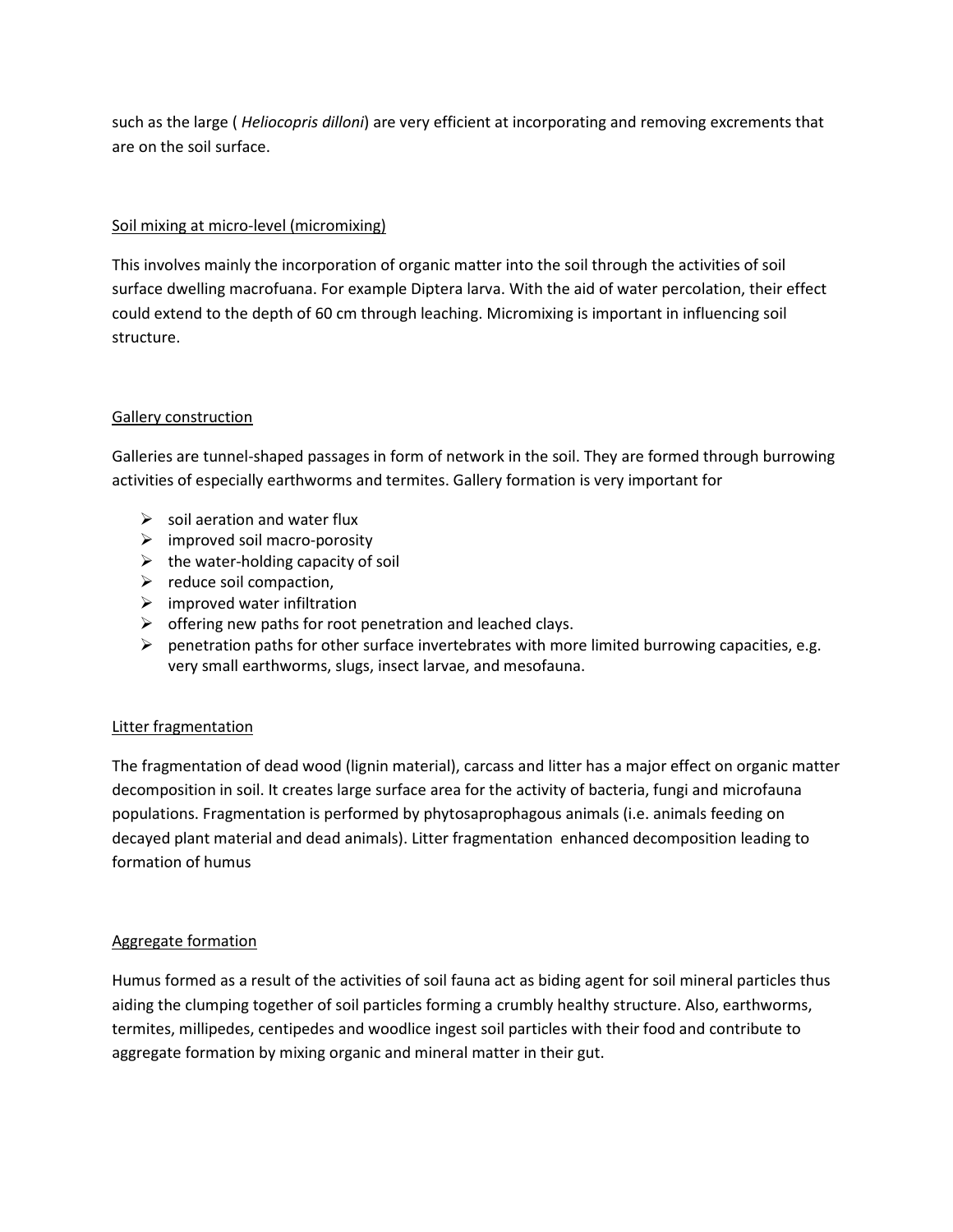## **Chemical effects of soil macrofauna**

The chemical effects of soil macrofauna on soil include:

- modification of food quality through its passage in the gut,
- mineralization of organic matter and the release of nutrients.
- activation of microflora in the mineralization of N, P and S.

Macrofauna regulates the activity of soil microorganisms through their interactions. Because of their inability to move in soil to search for food, microorganisms are only active when in contact with assimilable substrates (root exudates, earthworm mucus and other materials) that initiates their metabolic capabilities. Microorganisms have a high capacity to digest almost all organic substrates, while macrofauna have the potential for mechanical activities that help bring the microorganisms in contact with the substrates. Hence their interactions are important to soil function.

## **Biological effects of soil macrofauna**

The biological effects of soil macrofauna include

- Maintenance of ecosystem balance through their feeding habits particularly predation and competition
- Soil environmental sanitation through the activities of **necrophagous** (which feed on dead and/or decaying animals) and **coprophagous** organisms (feeding on dung or excrement) such as Diptera larvae, Coleoptera and Lepidoptera larvae and adults. They clean the soil surface and incorporate organic matter into soil.
- Dissemination of bacteria and spores through excrement dispersion in soils or by on-body transport.

The importance of the functions performed in soils by macrofauna and the physical, chemical and biological changes induced in a soil environment as a consequence of its activity make it a vital part of all ecosystems, including agro-ecosystems. Soil macrofauna is involved in:

degrading organic matter and mineralizing nutrients;

- controlling pathogen populations;
- improving and maintaining soil structure;
- mixing organic matter through the soil.

# **THE DECOMPOSITION SUBSYSTEM**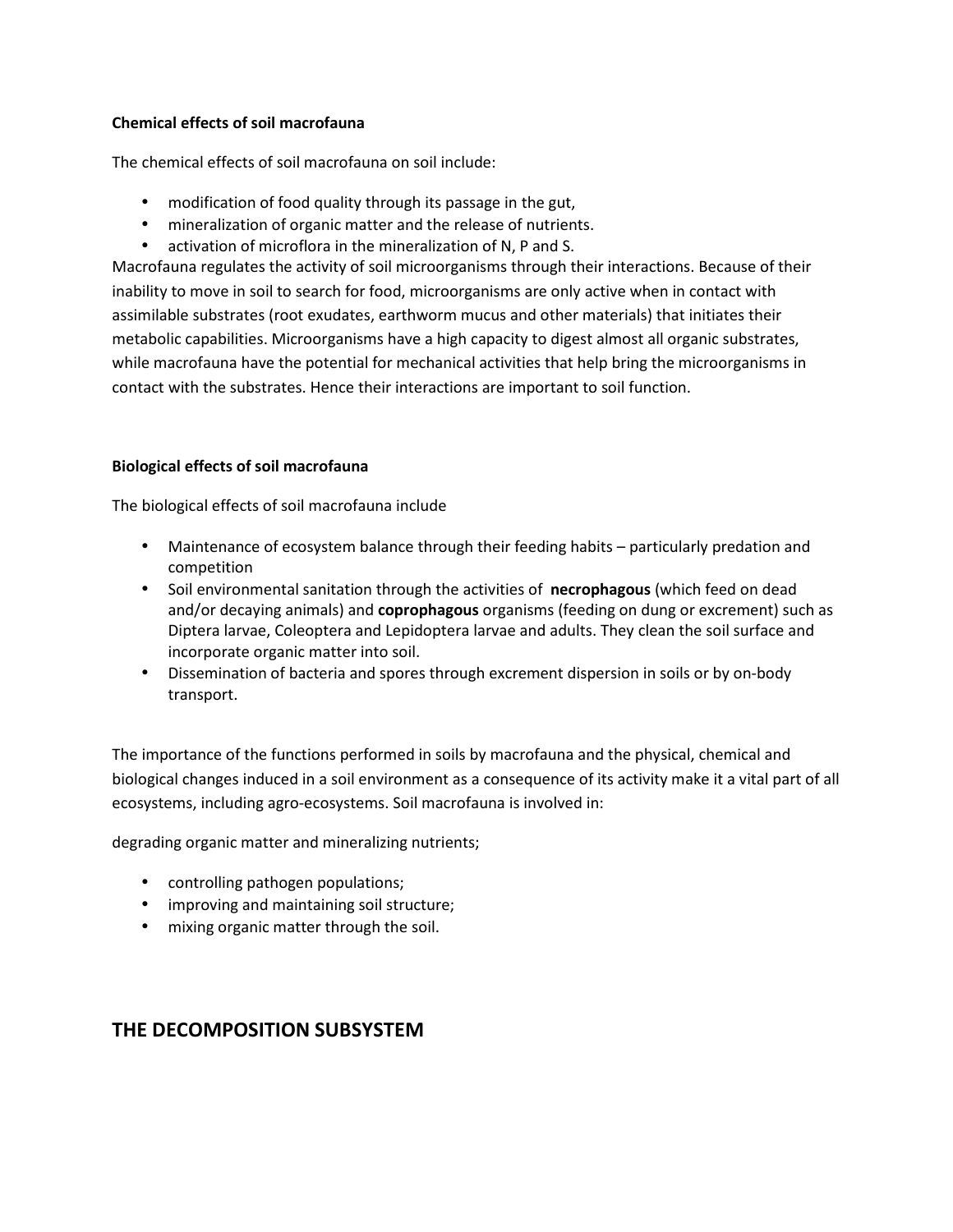## Plant Residue and Residue Quality

Organic materials, litters, and residues (mainly of plant origin) are the precursors from which soil organic matter (SOM) is formed through decomposition and synthesis of new materials by soil organisms. Litter or residue quality play important role in the dynamics of soil organic matter in both natural ecosystems (a unit of biological organisation characterised by the integrated and largely self-maintained functioning of a diverse community of organisms with a range of physical environment) and intensively managed agroecosystems. Residue quality affects the rate of litter decomposition, nutrient release, level and quality of SOM. Detrital organic materials represent a bottleneck in nutrient cycling within an ecosystem. Its decomposition leads to release of essential nutrients for plant uptake. The importance of

Plant residue quality (PRQ) is a composite definition of the value of the residue as food to an organism. In other words, it is a measure of its decomposability (how easy it can be decomposed). Plant RQ embodies both physical and chemical criteria because both the physical, morphological and chemical attributes of litter determine the rate of decomposition. As food for soil organism, the residue must satisfy the physical (surface properties, texture etc.) and chemical (phagostimulant, growth factor and nutrition) requirements for ingestion or colonisation to occur.

## **Chemical Determinants of Plant Residue Quality**

The chemical composition of plant residues that influence the activities of soil organisms in decomposing the residues may be divided into three main groups of compounds

Carbon and energy source**:** Carbon and energy are required in largest quantity by heterotrophic organisms to fuel their growth and activity. The bulk of the C and energy is stored in a variety of polymeric compounds such as polysaccharides (starch, cellulose, hemicelluloses); lipids; protein; and aromatic polymers such as lignin or humus. The differences

Nutrient sources: These are elements other than carbon (such as N, P, K, etc).

Modifiers: Molecules that inhibit or stimulates decomposer activity by their chemical structure and are often (not always) active at relatively low concentration (e.g. polyphenols).

The concentration of C, N, lignin, polyphenols and their ratios in residues have been used to assess their quality, as well as for predicting nutrient release from the residue. The higher the C/N ratio, lignin content, and polyphenol content of residue the lower the rate of decomposition. In the tropical region, C/N ratio has been found to be the best predictor of N release. Nitrogen release increases with decreasing C/N ratio. When the C/N ratio is less than 30:1, N in litter will be mineralised under normal circumstances. Higher C/N ratio leads to immobilization. Nitrogen concentration can be used to predict N release of plant residue with N concentration <2% while the polyphenol/N ratio can be used for residue with N concentration <1%.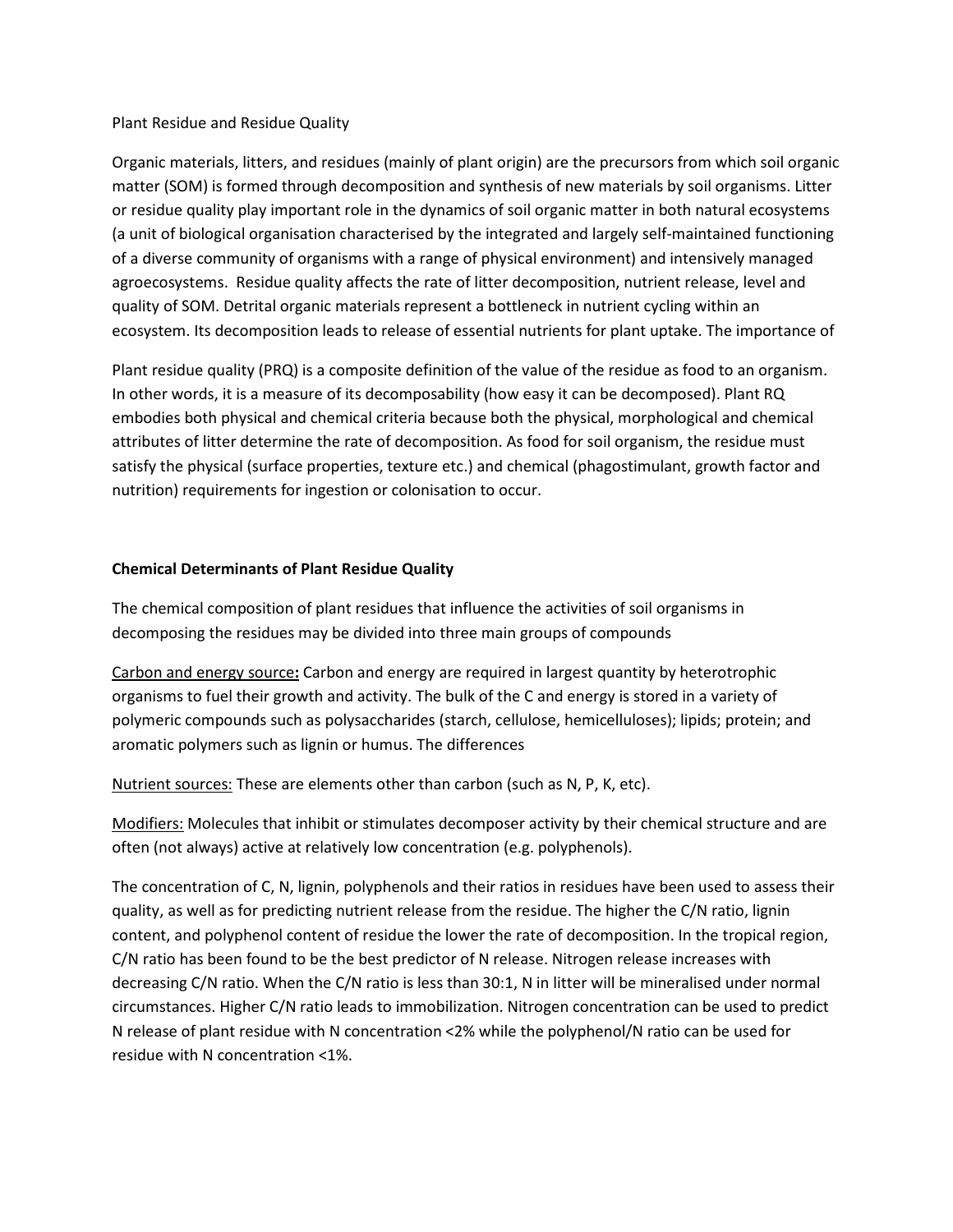An index has been developed for assessing residue quality in the (sub-) humid using the C/N ratio and lignin and polyphenol concentrations of plant residue (Tian et al., 1995).

PRQI = [1/(0.423C/N +0.439Lignin +0.138Polyphenols)]

The PRQI has been used to assess the rate of decomposition of plant residues, their effects as mulching materials, and their influence on soil fauna populations. The higher the PRQI, the higher the decomposition rate, soil temperature, and earthworm and ant density. Conversely, the higher the PRQI, the lower the soil moisture content, duration of the mulching effect on soil moisture and temperature, and termite population density.

## **Phytotoxins in soil**

Soil microorganisms produce a tremendous variety of organic substances during the decomposition of plant and animal residues, and, as numerous studies have shown, some of these substances are phytotoxic. While certain organisms secrete growth-stimulating substances, others produce growthinhibiting substances.

## **COMPOSTING**

Composting is the process of deliberate biological and chemical decomposition and conversion of organic or plant refuse and residues for the purpose of producing humified material referred to as compost under controlled conditions.

## **Importance of composting**

Composting and compost application to soil is an effective means of residue management and essential nutrient management especially in tropical environment known for high rate of decomposition and nutrient leaching.

Composting also help the problems associated with the management of plant residues. During the process of composting, high temperature develops which helps in destruction of disease pathogens,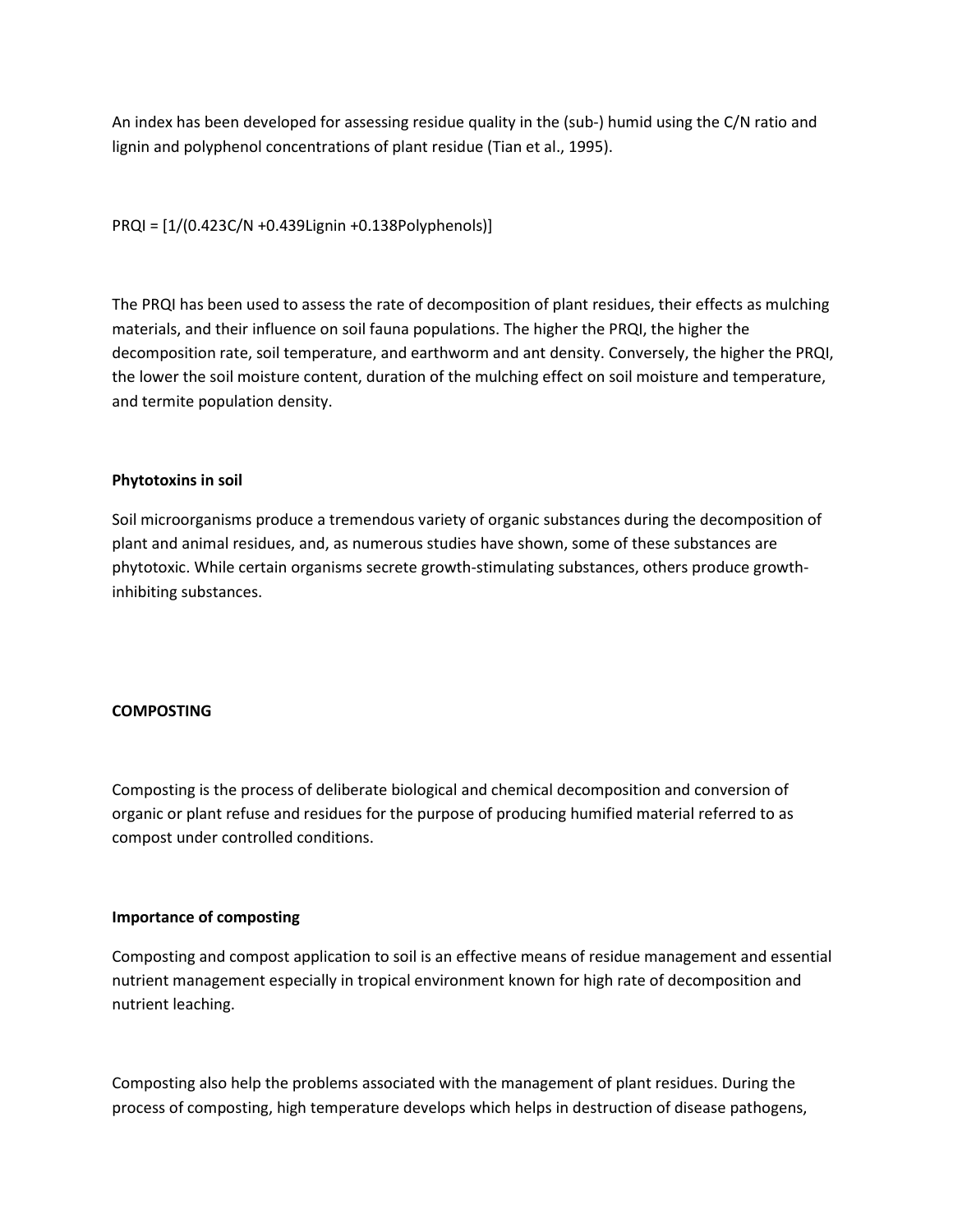pests, weed seeds and viruses. Menace of rodents breeding in scattered litters is prevented by composting plant residues. Composting is a means by which plant nutrients can be recycled with minimized loss because nutrient release from the compost can be synchronised with uptake by crop.

The end product of the composting process is a fertilizer with valuable properties and functions as soil amendment. Compost exhibits all the functions of soil organic matter. It improves both the physical and chemical properties of the soil – cation exchange capacity, soil structure, and soil tilt. It improves water holding capacity and crumb formation, promotes infiltration, protects against erosion and facilitates the spread and penetration of plant roots. Compost stimulates biological activity of the soil.

Compost acts as slow-release fertilizer thereby enhancing effective nutrient cycling. The slow release nature prevents loss of nutrients through leaching and enhances synchronization of nutrient release with uptake by the crop, and a long-term effect on soil fertility unlike other fertilizer sources. Composting products are odourless and easier to handle than the original materials from which the composts are made.

## **Principles of composting**

Composting may be aerobic or anaerobic. In *aerobic composting*, living organisms, organic materials, moisture, ventilation and temperature are essential factors in. During the process of composting, the original structure of the organic materials is attacked by series of different organisms (decomposers) in succession beginning with bacteria, fungi, earthworms, isopods, millipedes and snails, followed by protozoan, collembolans and mites, and later by ants, beetles and predators. Bacteria and fungi are first colonizers while most of the higher organisms help in physical breakdown of the materials.

## *Composting materials*

The chemical composition of the compost materials play significant role in the quality of the compost that is produced. The most important parameter to be considered is the ratio of carbon to nitrogen in the materials. The higher the C/N ratio, the lower the rate of decomposition. The C/N ratio of the compost mixture should not exceed 30:1. To achieve this, a mixture of 75% heterogenic plant refuse and 25% animal manure could be used. If the C:N ratio is low, N would be lost during composting. If the C/N ratio is higher than 35/1, the process will slow down and the optimum temperature will not be achieved.

In general principle, all organic materials are suitable for composting. However, separate treatment is required for feaces of carnivorous animals and excreta of human being.

#### *Temperature*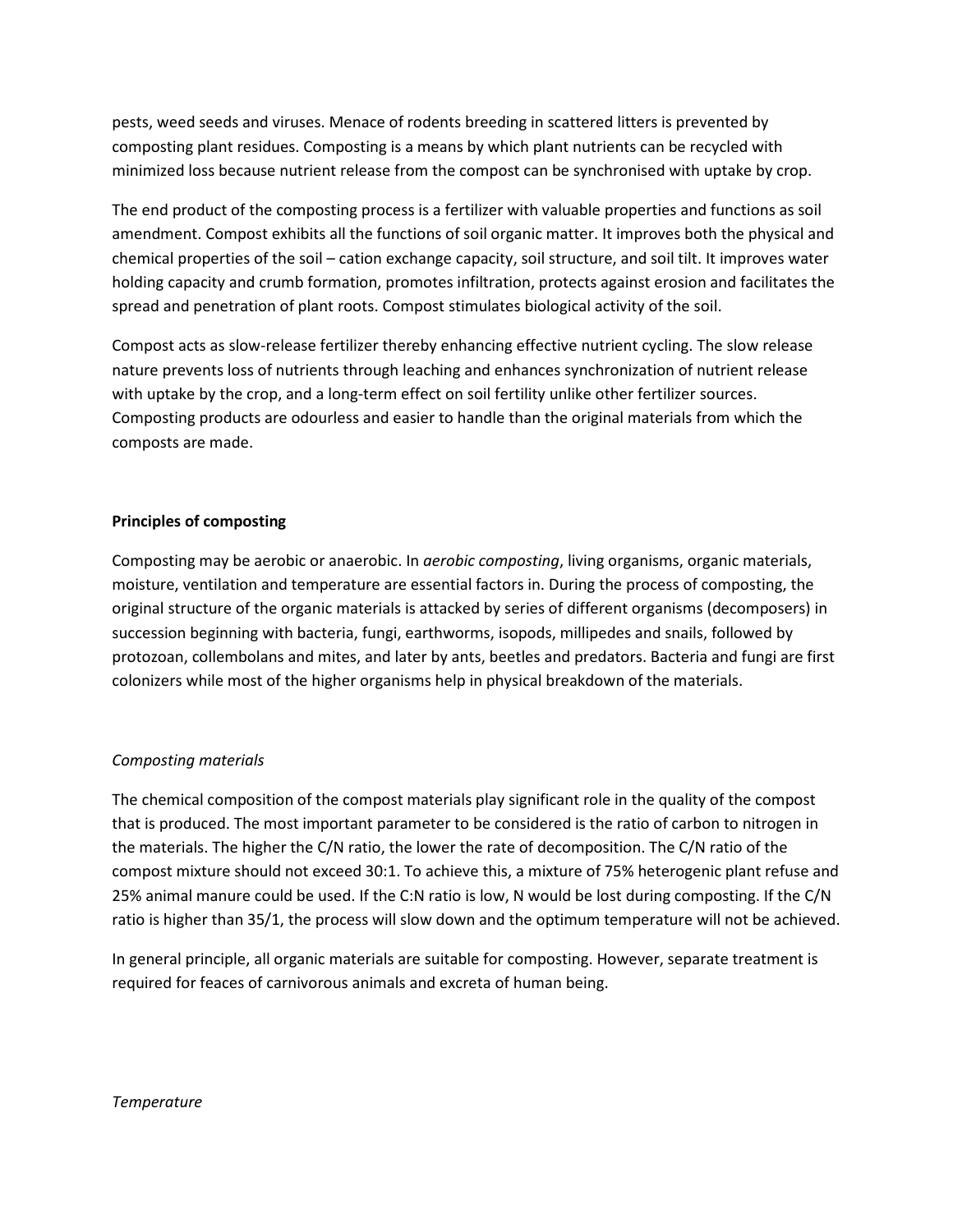Hot heaps work very fast and efficiently and produce useable compost within short time in contrast to cold heaps. Cold composting methods take very long time and suitable only where little quantity is needed at a time and there is lot of space to make heaps.

Cold composting requires very little maintenance and it allows wider range of organisms. However, cold composting does not kill weed seeds or diseases.

Hot composting helps to maximize production but it requires high maintenance. To achieve sufficient range of temperature in hot heaps, balance of materials is crucial and all the materials have to be added at once. The temperature increases sharply reaching 60 $^{\circ}$  to 70 $^{\circ}$  C within the first 3 days, and continues this level for about a day before dropping slowly. The conversion process is most efficient at the hot phase with micro-organisms that thrive at high temperature multiplying while most weed seeds and agents of disease are destroyed.

Size of heap also affects the processes of composting. Too large heap however can overheat, leading to death of almost all the organisms. Turning of compost heap helps either re-enact the hot phase, or reduce built-up of excess heap depending on size of heap. Turning can be done after 2 to 14 days. During turning, materials on the peripheral are move to the centre where the temperature is normally the highest.



Figure 1: Temperature and pH changes with associated processes during composting (Muller-Shannan and Kotschi, 1994)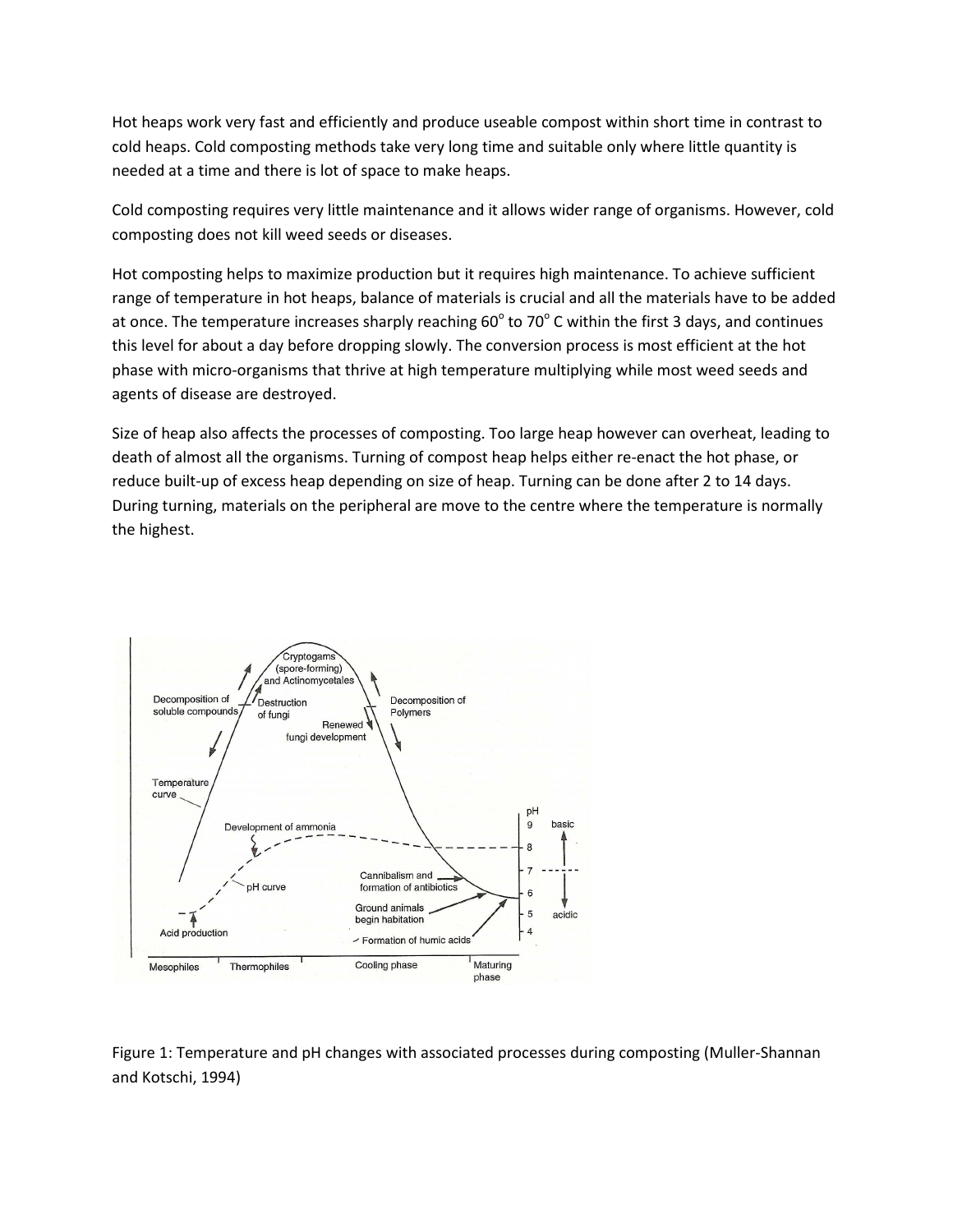#### *Aeration*

Insufficient aeration of compost heap leads to death of the aerobic bacteria and anaerobic conversion of materials, rot or silage formation. Adequate air flow ensures fast decomposition and formation of good product. To achieve adequate aeration, materials should be prepared such that they do not stack too loosely or become compacted. No part of the composting heap should be further than 70 cm from the surface. Composting boxes could be made with air holes. Channels for gaseous exchange can be created by inserting post in the centre of the heap. Turning several times at the early stage of decomposition also helps in adequate aeration.

### *Moisture*

Adequate moisture condition is important for the activity of microbial decomposers. At low moisture content (12-15%) the decomposition process stops. Moisture content between 40 and 60 % is ideal. Higher moisture condition may lead to putrefaction or cooking of compost materials at high temperature. Different compost materials require moistening in different ways. While materials like straw may require pre-soaking, soft and weak-structured materials like paper quickly become compacted thus preventing aeration. Layer arrangement of materials can also help out in such situation.

To ensure adequate moisture condition, compost can be constructed under shade, or covered with materials or life mulch (in cold composts), or be done in pit (especially in dry regions or during dry season). To prevent excessive moisture condition during raining season, compost heap can be covered with polythene; solid roof can be constructed over compost heap. Domed heap shape also allows rainfall to drain off.

## *Composting additives*

Under condition of adequate moisture, temperature and aeration, microbial decomposers already present in the compost materials will multiply rapidly without any need for activator. Any substance with low C/N ratio or high level of available energy (such as dung, molasses, neem cake etc.) can serve as a natural activating agent. A little quantity of soil added would also ensure diverse numbers of microbial decomposers from soil organic matter to be involved in the process. However, additives may be added to composting heaps for specific purposes.

In order to avoid P fixation which is very high in tropical soil, phosphate rock of chemical composition recommended in organic farming is better added when required. In the absence of potassium-rich plant wastes, potash feldspar can be added if the aim is to produce compost rich in K.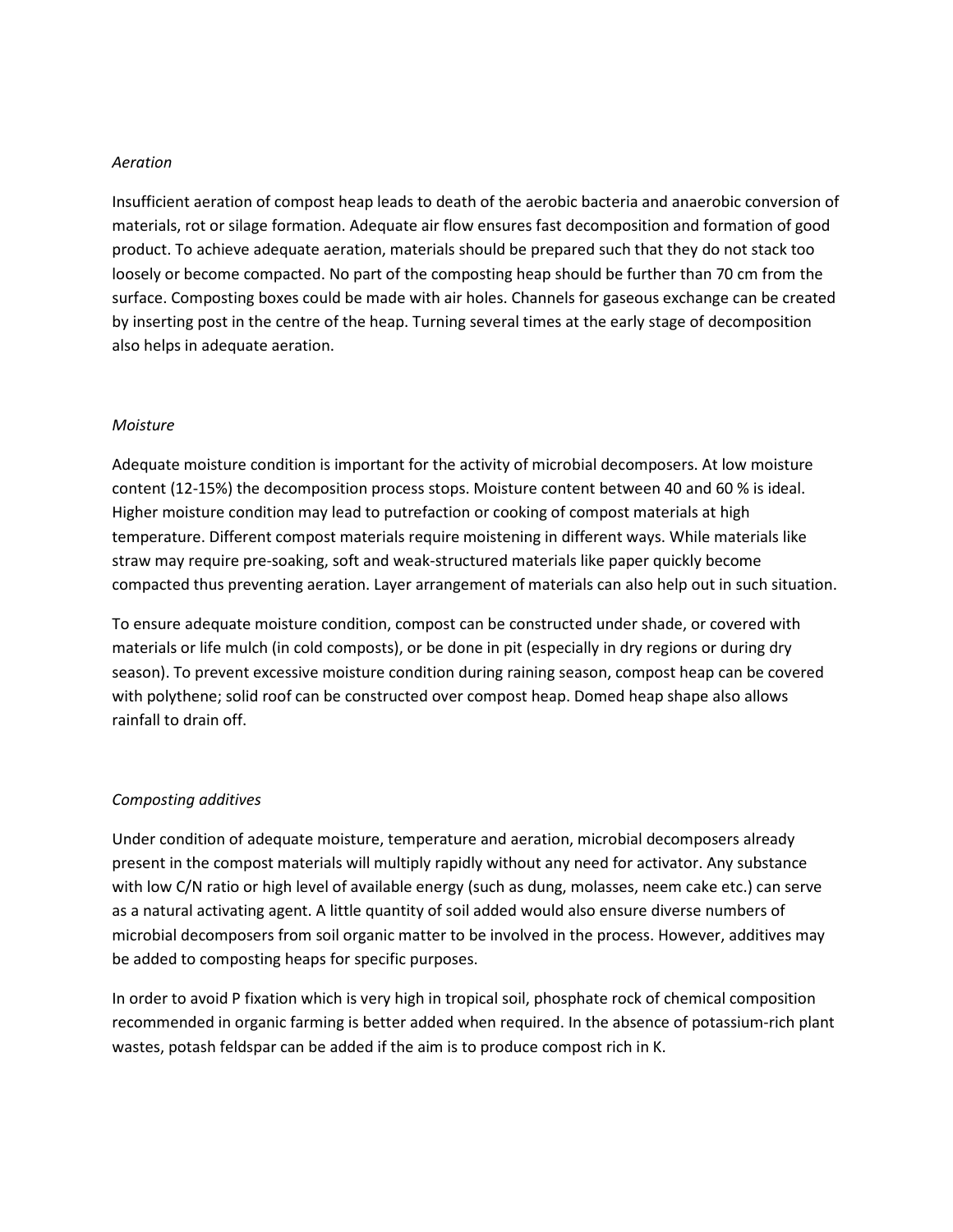Sometimes, lime could be added to achieve natural pH progression. In such situation, the lime, or other materials such as gypsum and ashes could be sprinkled thinly over each layer because too much alkali leads to high level of denitrification.

### **Methods of composting**

Composting can be done in small, medium or large scale, depending on size of farm or production system, and availability of resources. However, the same principles apply in any case. Large scale aerobic composting systems tend to come in three main types.

*Windrows systems* where material is stacked in long piles generally up to 2-3m tall (or even higher when mechanically handled) and then turned on a regular basis to ensure adequate aeration of the substrate, and that materials which has been on the outside of the pile may experience the pathogen -killing temperatures achieved within the piles. Turning could be done either manually or mechanically. To avoid nutrient losses through leaching and runoff, composting is better done on concrete floor with drainage system that enable collection of runoff in a concrete tank. The water collected is nutrient rich and can be used for irrigation.

*Static aerated pile*. This can be made either by inserting lengths of tubing such as bamboo into the pile so that air may penetrate, or by forced aeration using tubing and air pumps. No turning of the compost occurs within the static piles

*In-vessel systems.* In comparison to traditional windrow composting, in-vessel composting techniques often represent more effective waste management options due to the reduced production of bioaerosols and leachate and the potential for better process control. In-vessel composting provides the greatest control of the compositing environment resulting in the most rapid compost formation, but they are technologically complex and expensive and so are rarely suitable for large scale operations in developing countries.

Components of a composting plant may include magnets to remove metals hammer mill or shredders to reduce the size of materials before composting and sieve to remove inorganic, or large items that have not been humified during the composting process.

**Small scale On-Farm Composting**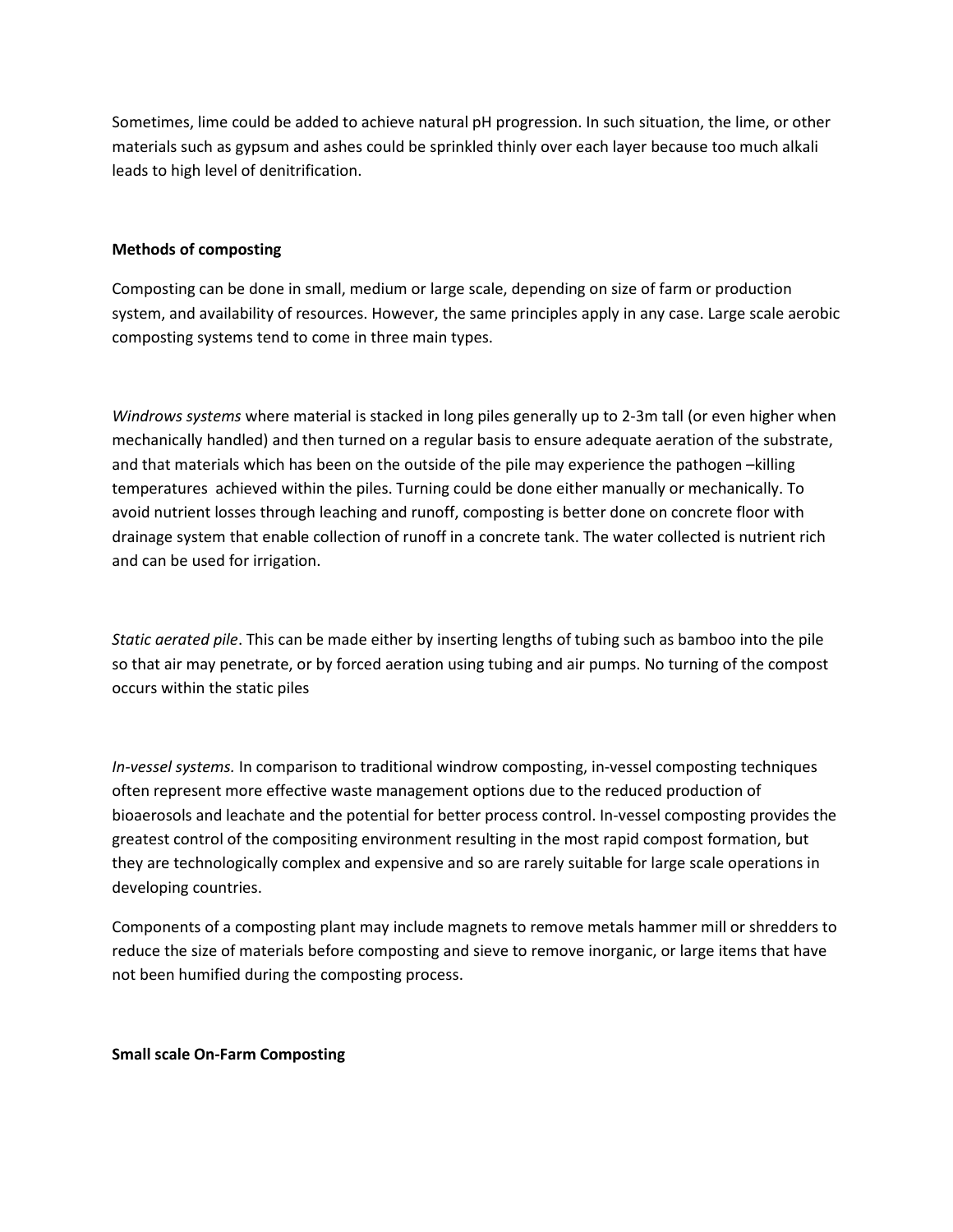Traditional on-farm composting is usually carried out in small scale. The methods however vary from place to place. Traditional methods include the heap method and the pit method and could be aerobic or anaerobic.

Example of anaerobic method is the *Indian Bengalore method*, a pit method used for composting night soil and refuse in region with scanty rainfall. *Passive composting of animal manure* naturally falls under the group of anaerobic method because the conditions for adequate aeration and optimum moisture is not met by just piling the refuse and leaving to decompose, as such anaerobic conditions normally develop within the pile.

The *Indian Indore method* is an example of aerobic decomposition through passive aeration. It could be carried out using the pit or heap method. In any case the principles of composting are maintained in the process. Pit method is better in less rainy condition. Otherwise, the pit would have to be sited on higher elevation or have a shed constructed to prevent rain. Heap method is more appropriate in raining season

Other methods include *the Chinese rural pit composting* method and *high temperature composts*. Rapid composting can be achieved by adhering to the principles of composting.

Some earthworms have the ability to improve organic waste by feeding on them and produce casts that are richer in nutrient content than the original waste. The system of compost production through this means is referred to as *vermicomposting*.

## **ORGANIC FARMING**

Organic farming or organic agriculture is a farming system that makes use of techniques of soil care and cropping which are dependent on biological processes for sustainable food production through the use of local resources.

Organic farming differs from other farming systems in a number of ways. It favours renewable resources and recycling, returning to the soil the nutrients found in waste products. Where livestock is concerned, meat and poultry production is regulated with particular concern for animal welfare and by using natural foodstuffs. Organic farming respects the environment's own systems for controlling pests and disease in raising crops and livestock and avoids the use of synthetic pesticides, herbicides, chemical fertilisers, growth hormones, antibiotics or gene manipulation. Instead, organic farmers use a range of techniques that help sustain ecosystems and reduce pollution. It relies on developing biological diversity in the field to disrupt habitat for pest organisms, and the purposeful maintenance and replenishment of soil fertility.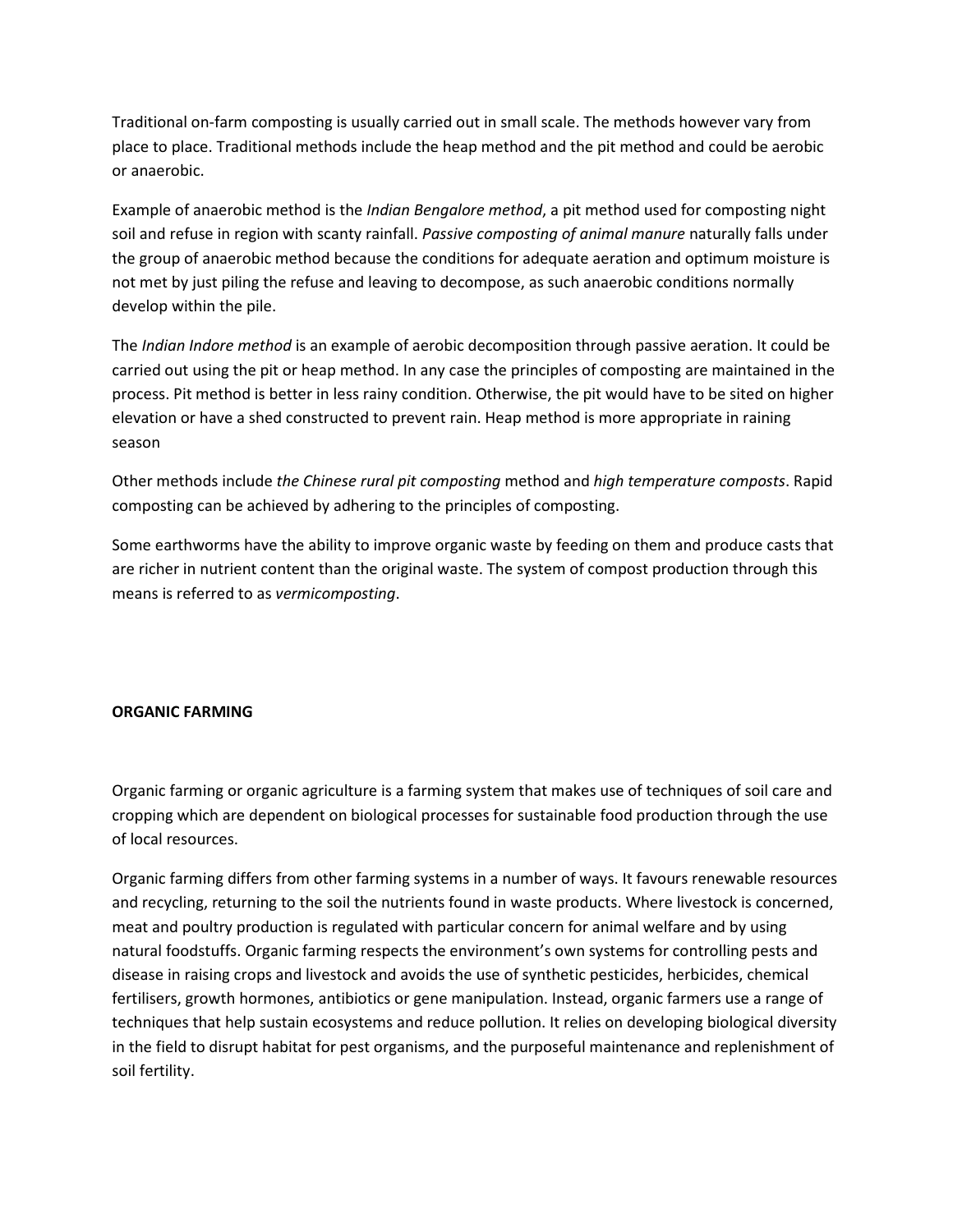In developed countries, there are standard organizations that monitor the quality of products. A product has to be verified by independent state or private organizations accredited by the government, and be certified. A certified organic refers to agricultural products that has bee grown ad processed according to uniform standards. Organic foods may not be more nutritious than the conventionally produced foods but they are definitely freer from pesticide residues (13% vs 71%).

# **BIOLOGICAL TRANSFORMATION OF NITROGEN**

- N exists in many forms and the transformations of N into these different forms are mostly mediated by microbes.
- Nitrogen in the atmosphere can be fixed industrially (fertilizer manufacture), through lightning and by microorganisms.

## **Exercise: Draw the diagram of N cycle**

## **Biological N fixation**

- Describes the conversion of gaseous  $N_2$  (dinitrogen gas) into organic forms mediated by microorganisms.
- BNF is a process exclusively restricted to the prokaryotes of the domain bacteria.

## BNF is accomplished by

- 1. free-living  $N_2$ -fixing bacteria which asymbiotically fix N in the soil. Organisms such as *Azotobacter, Azospirillium, Beijerinckia* etc
- 2. Cyanobacteria such as *Anabaena azollae*, a microsymbiont of water fern Azolla/lichen
- 3. symbiotic N fixing association between legumes and rhizobia e.g *Rhizobium japonicum* and soyabean
- 4. symbiotic association between actinorhizal plants (non legumes) and Frankia (actinobacteria/actinomycetes). Actinorrhizal plants examples are Alnus casuarinas
	- BNF is catalysed by the *Nitrogenase* enzyme which is present in nitrogen-fixing organisms.
	- BNF is a reduction process and can be represented by the following equation

 $N2 + 6H^{+} + 6e^{-} \rightarrow 2NH_{3}$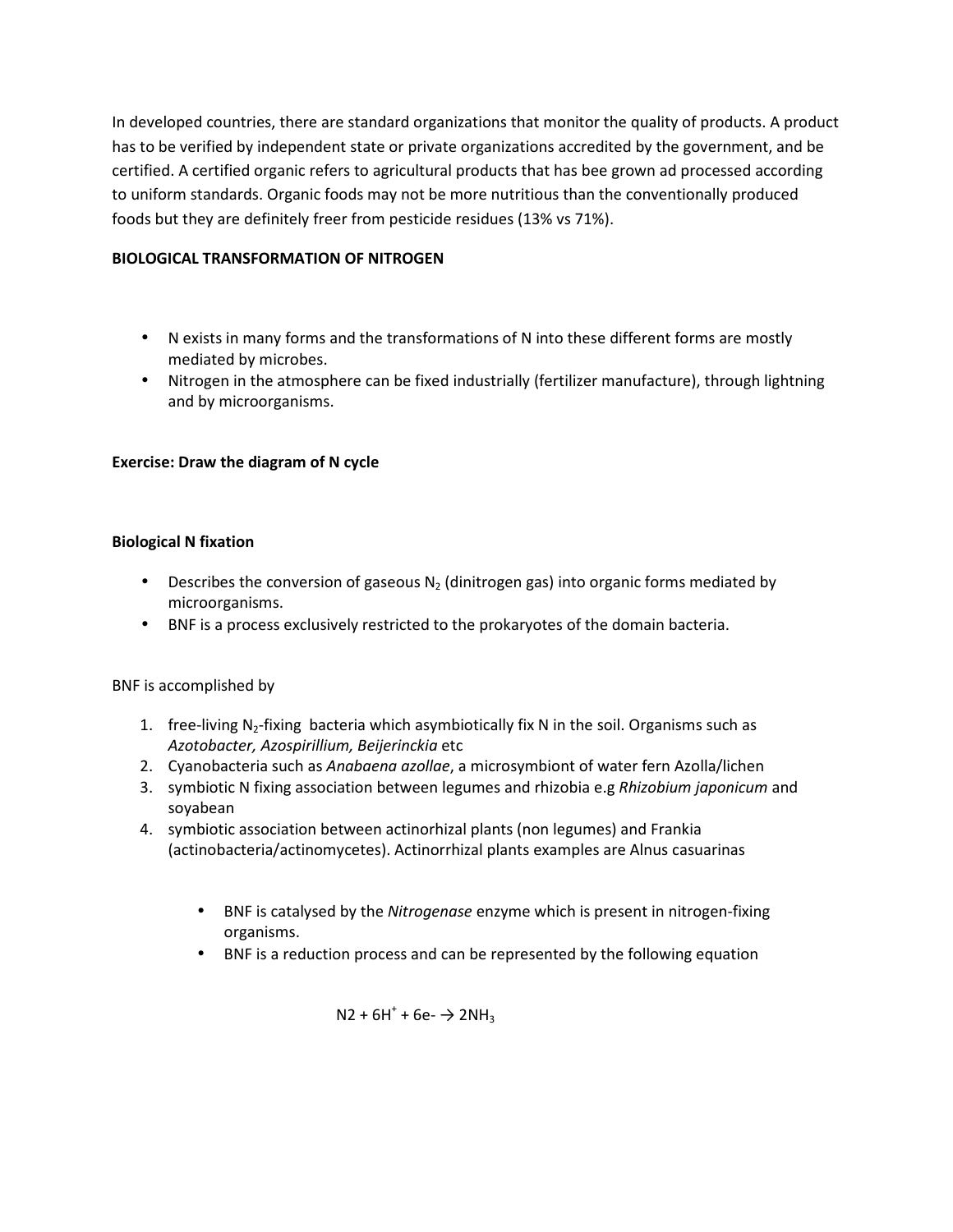## **Mineralization of N**

- The conversion of organic N into inorganic forms,  $NH_4^+$  (ammonium) is termed as mineralization of N.
- N mineralization involves two reactions which are **aminization** and **ammonification**.
	- o Proteins in the organic matter are broken down into amino acids and amine by the process of aminization while further breakdown of these products into NH $_4^+$  is achieved through the process of ammonification.
- The NH $_4^+$  produced from ammonification is subject to several fates which include
- 1. conversion to  $NO<sub>2</sub>$  and  $NO<sub>3</sub>$  by the process of nitrification
- 2. absoption directly by plants
- 3. utilization by microorganisms (immobilization)
- 4. adsoption into clay lattice
- 5. Volatilization (slowly released back to the atmosphere as  $N_2$ ).
- Mineralization of N involves diverse groups of aerobic and anaerobic bacteria, fungi and actinomycetes. Soil faunas also play important role in the mineralization process as they are responsible for the preliminary decomposition of detritus.

## **Nitrification**

# This is the oxidation of NH<sub>3</sub> or NH<sub>4</sub>+ to nitrite (NO<sub>2</sub>) and nitrate (NO<sub>3</sub>.) mediated by bacteria that are called nitrifiers.

# Nitrification is used by several organisms as an energy source and it involves two steps.

The first step is the conversion of  $NH_{4}$  to  $NO_{2}$  which involves obligate autotrophic bacteria known as *Nitrosomonas (Nitrosomonas communis, Nitrosomonas oligotropha)*.

$$
2NH_4 + 3O_2 \rightarrow 2NO_2 + 2H_2O + 4H^+
$$
  
Nitrosomonas

The second step is the conversion from  $NO_2^-$  to  $NO_3^-$  which involves another group of obligate autotrophic bacteria known as *Nitrobacter.*

$$
2NO_2 + O_2 \rightarrow 2NO_3
$$

*Nitrobacter*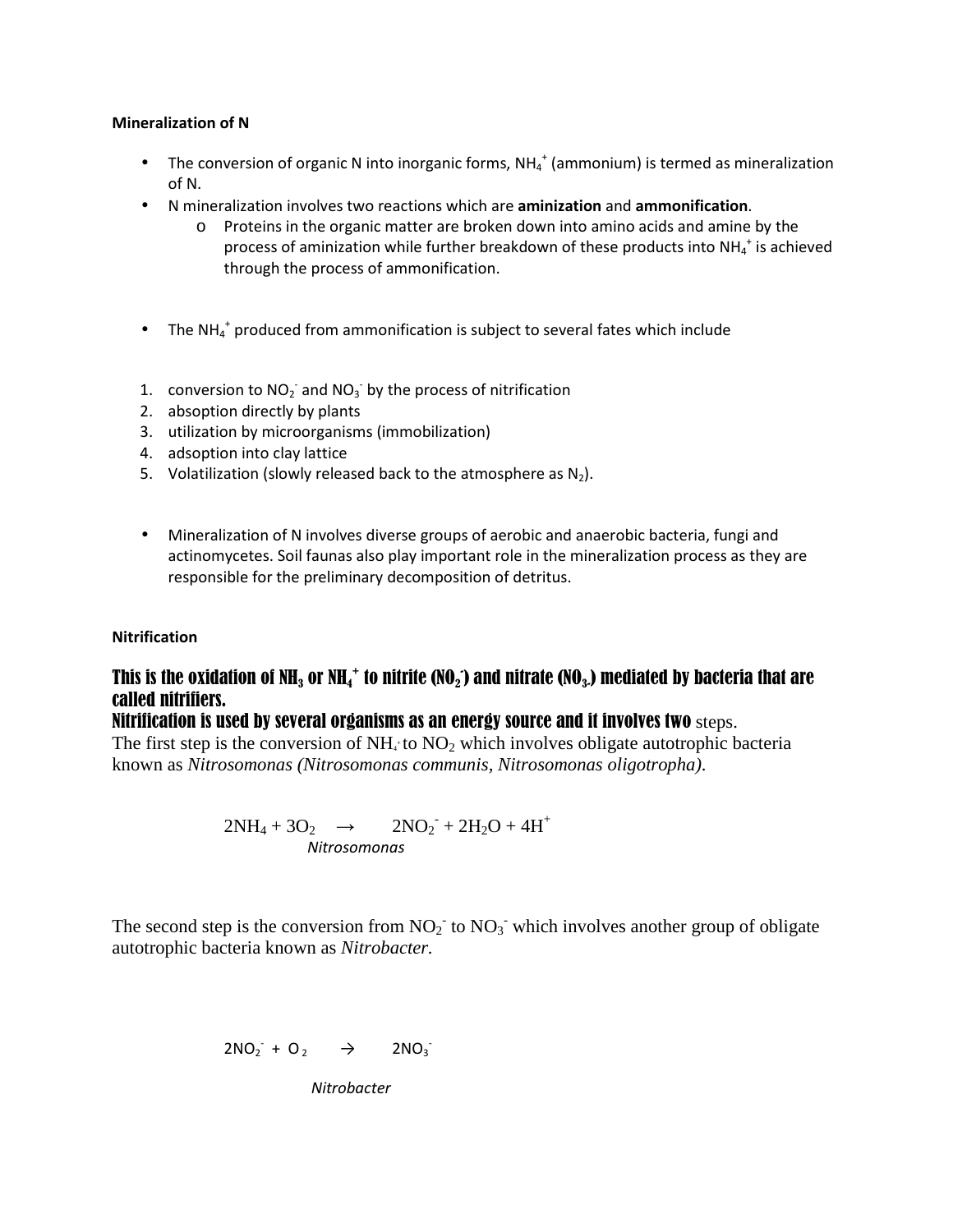## **Immobilization**

The incorporation of inorganic N into an organism is known as immobilization.

It is the conversion of inorganic N (NH<sub>4</sub><sup>+</sup> or NO<sub>3</sub>) to organic N and is basically the reverse of N mineralization.

Exercise: Why do microorganisms immobilize N?

Immobilization can result in a decrease of simple plant available form of N in the soil. The extent of immobilization is controlled by C:N ratio.

Immobilization is also carried out by arrays of aerobic and anaerobic bacteria, fungi and actinomycetes.

## **Denitrification**

.

Denitrification is the reduction of soil nitrates to the N gases NO (nitric oxide), N<sub>2</sub>O (nitrous oxide) and  $N<sub>2</sub>$ .

Most microorganisms that undertake denitrification (denitrifiers) do it when  $O<sub>2</sub>$  is otherwise unavailable such as in waterlogged condition.

Few particular kind of facultative anaerobic organisms (but numerous in population) are responsible for denitrification and the active species belong to the genera *Pseudomonas, Bacillus* and *Clostridium*. Autotrophs such as *Thiobacillus denitrificans* and *T. thioparus* are also involved.

# **Biological transformation of Phosphorus**

Phosphorus (P) is the most limiting element for biological productivity apart from N. Because P is primarily rock derived, its input rate is severely restricted and therefore easily depletable. The P cycle is divided into two subcycles; the biological one in which pools are defined in terms of biological constituents or stability and transfer are primarily microbially mediated; and a geochemical cycle in which pools are defined in terms of chemical or mineralogical composition and transfer are primarily abiotic. Unlike N, P does not show large biologically mediated fluxes to and from the atmosphere nor does it serve as a primary energy source for microbial oxidations. Nevertheless, soil organisms are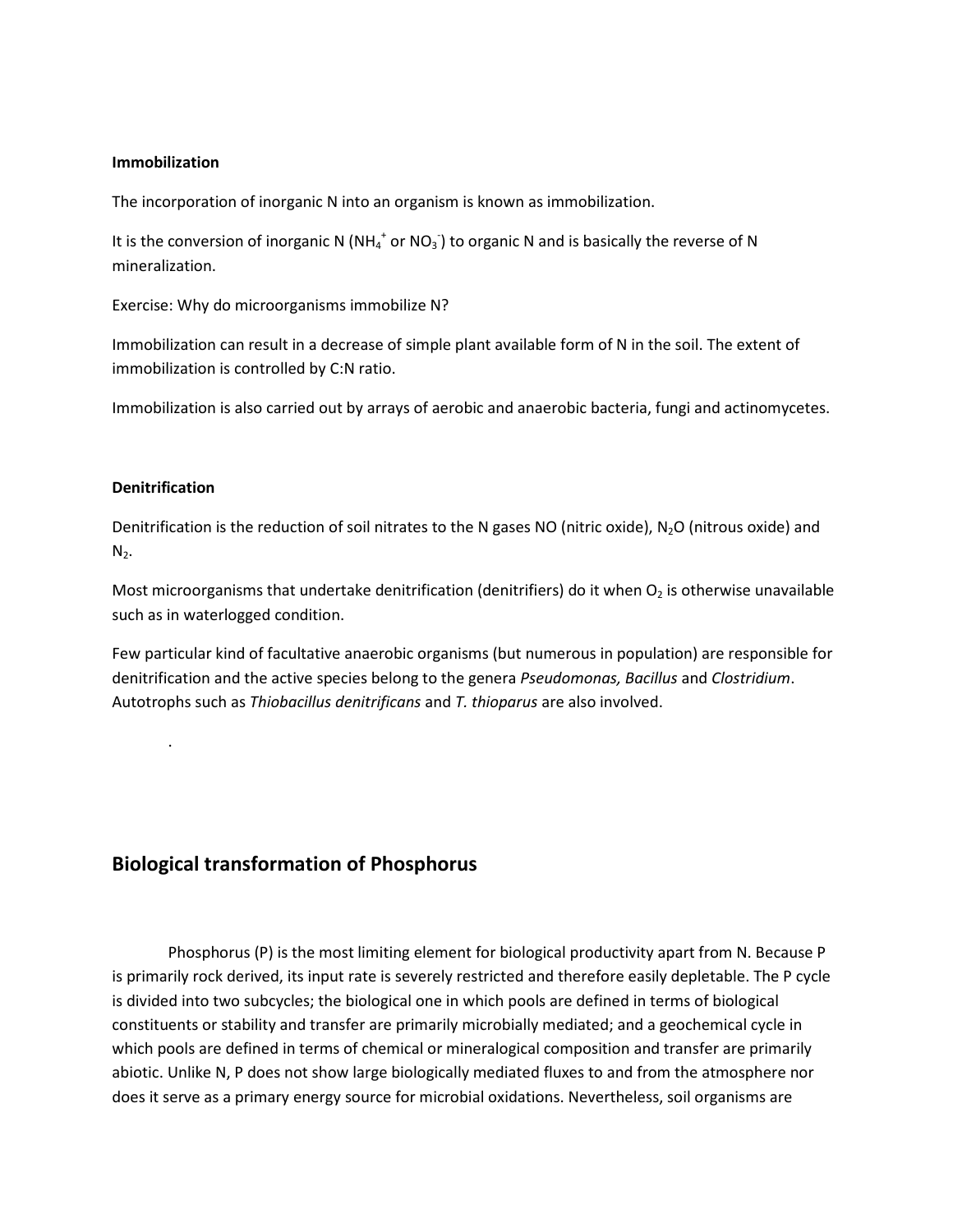intimately involved in the cycling of soil P. They participated in the solubilization of inorganic P and in the mineralization of organic P. They are also important in the immobilization of available soil P.

#### **P mineralization**

Numerous soil microorganisms digest plant residues containing P and produce many organic P compounds in the soil. Organically bound P is not directly available to plants because it cannot be absorbed into cells in this form. Therefore, P must first be released from the organic molecules through mineralization. Some of the microbial P are turnover to labile organic P which are readily mineralizable and stable organic P that are more resistant to microbial degradation. The final stage in the conversion of organically bound P to inorganic phosphate occurs through the action of phosphatase enzymes. These enzymes are produced by up to 70 – 80 % microbial populations which include bacteria like *Bacillus subtilis*, *Proteus* spp. and *Streptomyces* spp. and fungi such as *Aspergillus, Penicillium* and *Rhizopus* spp.

#### **Immobilization of P**

Soil microorganisms can cause immobilization of P by assimilation into organic cell constituents. Soil microorganisms immobilize solution P and some P in plant residues as microbial P which later produce labile and stable organic P. The extent of P immobilization is affected by the C:P ratio of the organic materials being decomposed and the amount of available P in solution. If insufficient P is available in the substrate for assimilation of the substrate C, inorganic P from the soil solution will be used and net immobilization occurs. Immobilization of P in soil by microorganisms may contribute to P deficiency of crop plants. P in soil may also be taken up by mycorrhizas and transferred to plants causing P to be immobilized in plants. This is why mycorrhizas are important in the biological transformation of P.

#### **Solubilization of P**

Some phosphate-solubilizing microorganisms have been identified. These organisms are capable of converting the insoluble rock phosphate into soluble form through the process of acidification, chelation, and exchange reactions. Examples of some of these organisms are *Aspergillus niger*, *Pseudomonads* spp.

## **Biological transformation of sulphur**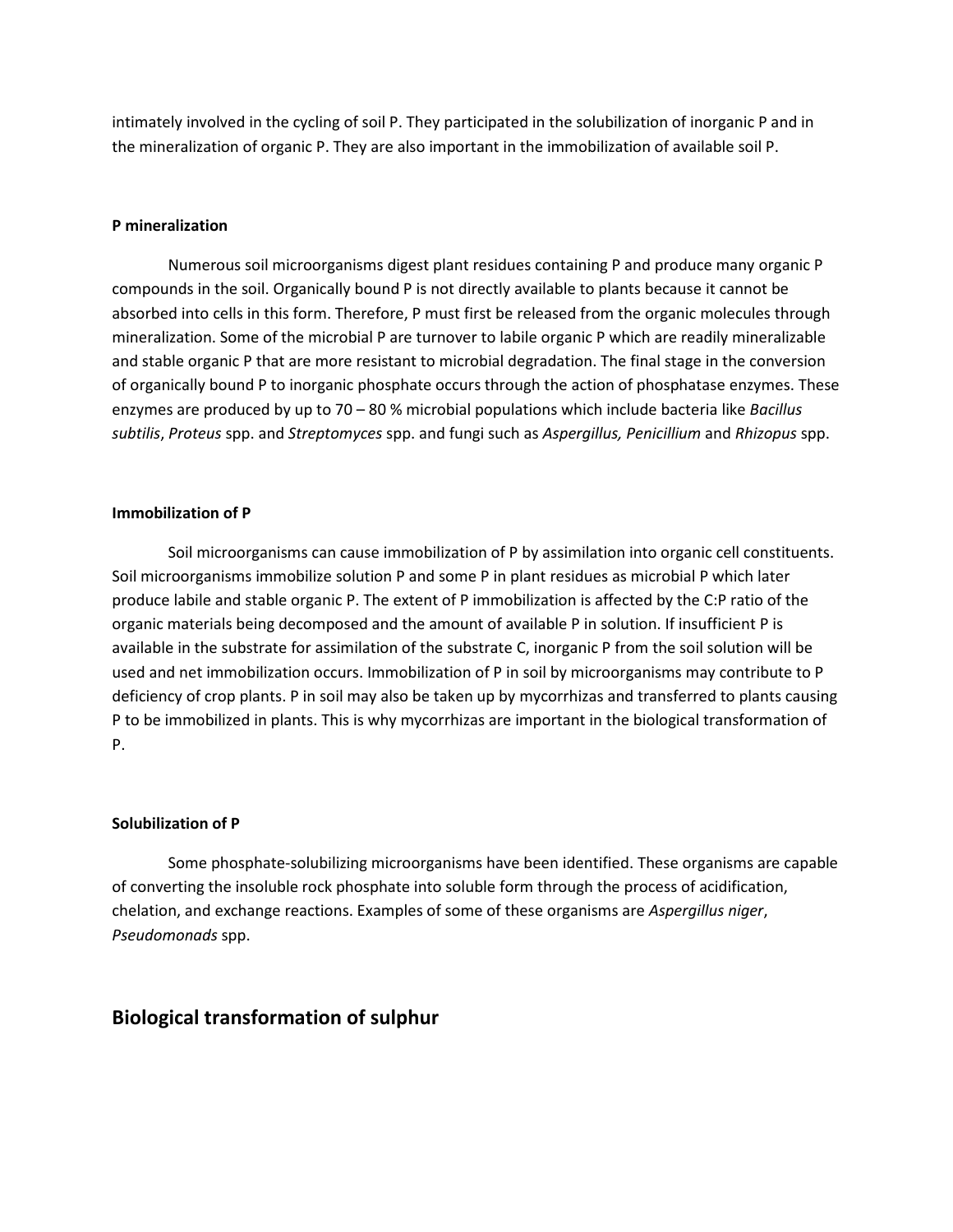Sulphur (S) is an element essential to life. It is present in the soil in both organic and inorganic forms. Numerous transformations of S in soil occur as it converts back and forth from inorganic to organic forms due to the presence of microorganisms. The soil microbial biomass acts as the driving force behind mineralization, immobilization and oxidation-reduction transformations of S. An exchange between the sulphur of soil and plants and atmospheric sulphur dioxide ( $SO<sub>2</sub>$ ) is an important part of the sulphur cycle. Plant and animal residues contain S that may be released to the atmosphere as  $SO_2$  when they decay. Coal and petroleum also contaion S and produce SO<sub>2</sub> when they burn in a furnace, automobile engine or wherever. The organisms that are involved in the biological transformation of S include bacteria such as *Thiobacillus*, *Desulfovibrio* (dissimilatory reducer), *Desulfuromonas*, *Chromatium* and fungi such as *Aspergillus*.

#### **Mineralization of sulphur**

Mineralization of S is the conversion of organic S to inorganic  $SO_4^{2}$ . Conversion processes of organic S to inorganic SO<sub>4</sub><sup>2-</sup> involves many oxidation processes carried out by microorganisms and action of some enzymes produced by some microorganisms. C-bonded S in plant and animal residues is mineralized through various pathways which include direct aerobic mineralization during oxidation of C as energy source, anaerobic mineralization of organic matter, incomplete oxidation of organic S into inorganic compounds, biological oxidation of H<sub>2</sub>S to sulphate via elemental S and sulphite.

#### **Immobilization of sulphur**

Immobilization of S is the conversion of inorganic S to organic S. Inorganic S is usually assimilated into organic compound as  ${SO_4}^{2}$  by plants and most microorganisms. Immobilization of S is a reduction process involving series of enzymatic reactions. It is usually referred to assimilatory sulphate reduction. Microbial decomposition of plant residues results in S immobilization when the C:S ratio is high (>400:1).

#### **Oxidation**

Sulphur oxidation is a reaction used by some particular group of microorganisms to obtain energy. Most S in soil comes from parent materials, the S-containing minerals such FeS, CuS which could be oxidized by microorganisms to form soluble sulphates and water. One of such group is the genus of autotrophic bacteria. The oxidation of sulphur produce sulphate  ${SO_4}^2$ . The reaction is

 $S \rightarrow SO_3^{2} \rightarrow SO_4^{2}$ 

Many species of autotrophic microorganisms oxidize reduced S compounds to elemental S but the species of Thiobacillus such as *T. denitrificans*, *T thiooxidans* and *T. ferrooxidans* deserves special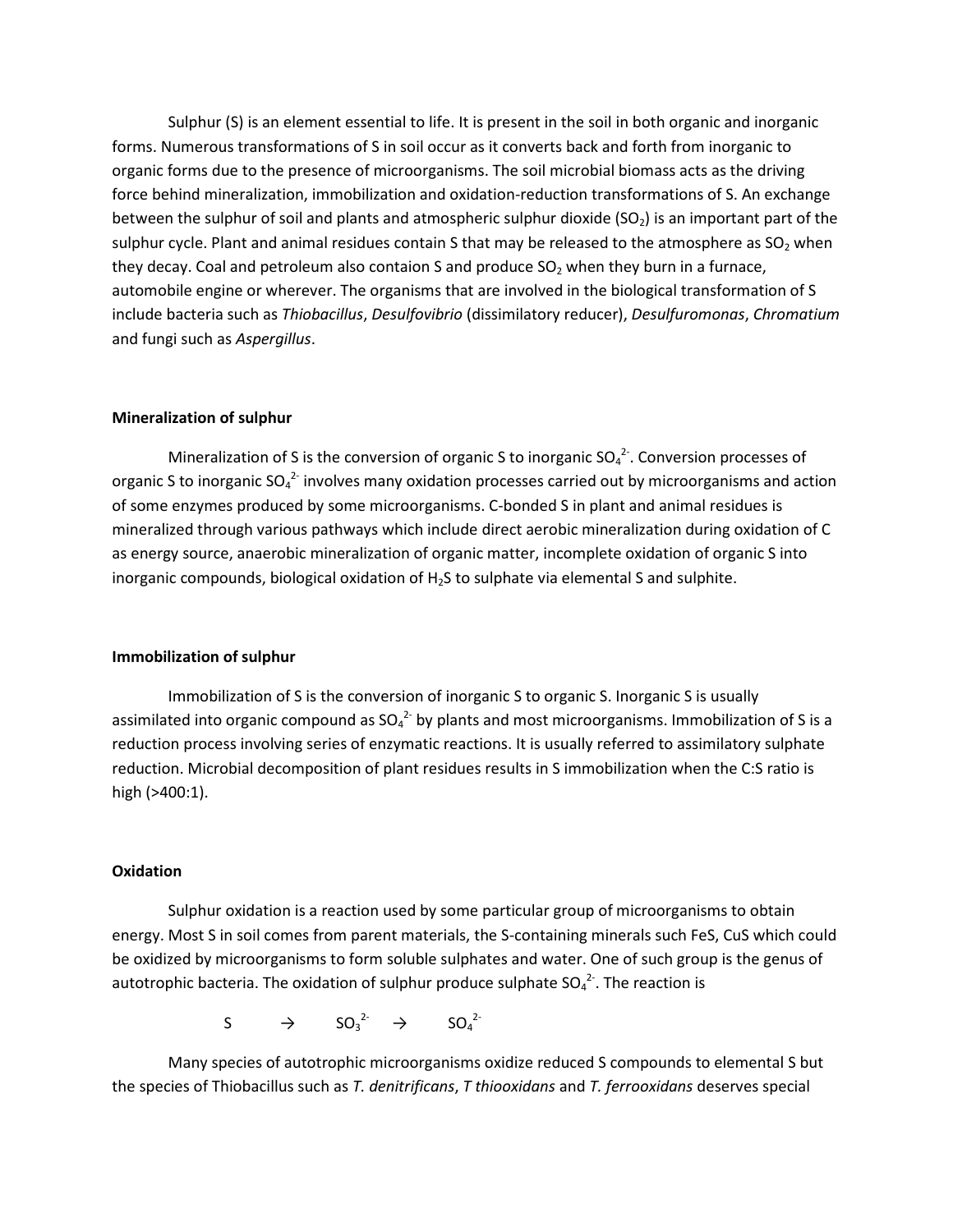mention as it produces sulphuric acids when elemental S is added to soil reducing soil pH to as low as 2.0 after prolonged incubation with the bacteria. The  $H_2SO_4$  produced helps in nutrient mobilization by increasing the level of phosphate thereby enhancing phosphorus nutrition of plants. Application of S coupled with Thiobacillus inoculation has also the potentiality of rendering alkali soils fit for cultivation.

Heterotrophic organisms, both bacteria and fungi can also oxidise sulphur compound but they do not obtain energy from the reaction. Oxidation of sulphur occurs in extreme environments such as hot sulphur spring, saline lakes under anaerobic conditions by organisms such as *Chlorobium*.

#### **Reduction**

Reduction of oxidized form of S particularly  $SO_4^2$ , by microorganisms occur in two different ways.

1 **Assimilatory sulphate reduction.** This process may also be referred to immobilization. Sulphur is incorporated into cellular constituents such as S in amino acids and protein biosynthesis by microorganisms and plants.

2. **Dissimilatory sulphate reduction**: This is a process in which reduction of sulphates leads to the formation of sulphides (e.g.  $H_2S$ ) as the end product. The process is mediated by anaerobic organotrophic bacteria of the *Desulfovibrio* and *Desulfotomaculum* group.

Sulphate reduction is not important in well aerated soil but waterlogged soil. The sulphatereducing bacteria are regulator of variety of processes in anaerobic upland and wetland soils including organic matter turnover, biodegradation of chlorinated aromatic pollutants etc.

#### **Volatilization**

The decomposition of organic S in poorly drained soils, sediments, manure and organic wastes can lead to the formation of volatile organic S compounds. Volatile S compounds may be of importance because they can inhibit plant growth, nitrification, and other biochemical processes. These compounds are also undesirable atmospheric pollutants causing unpleasant odour adversely affecting climate.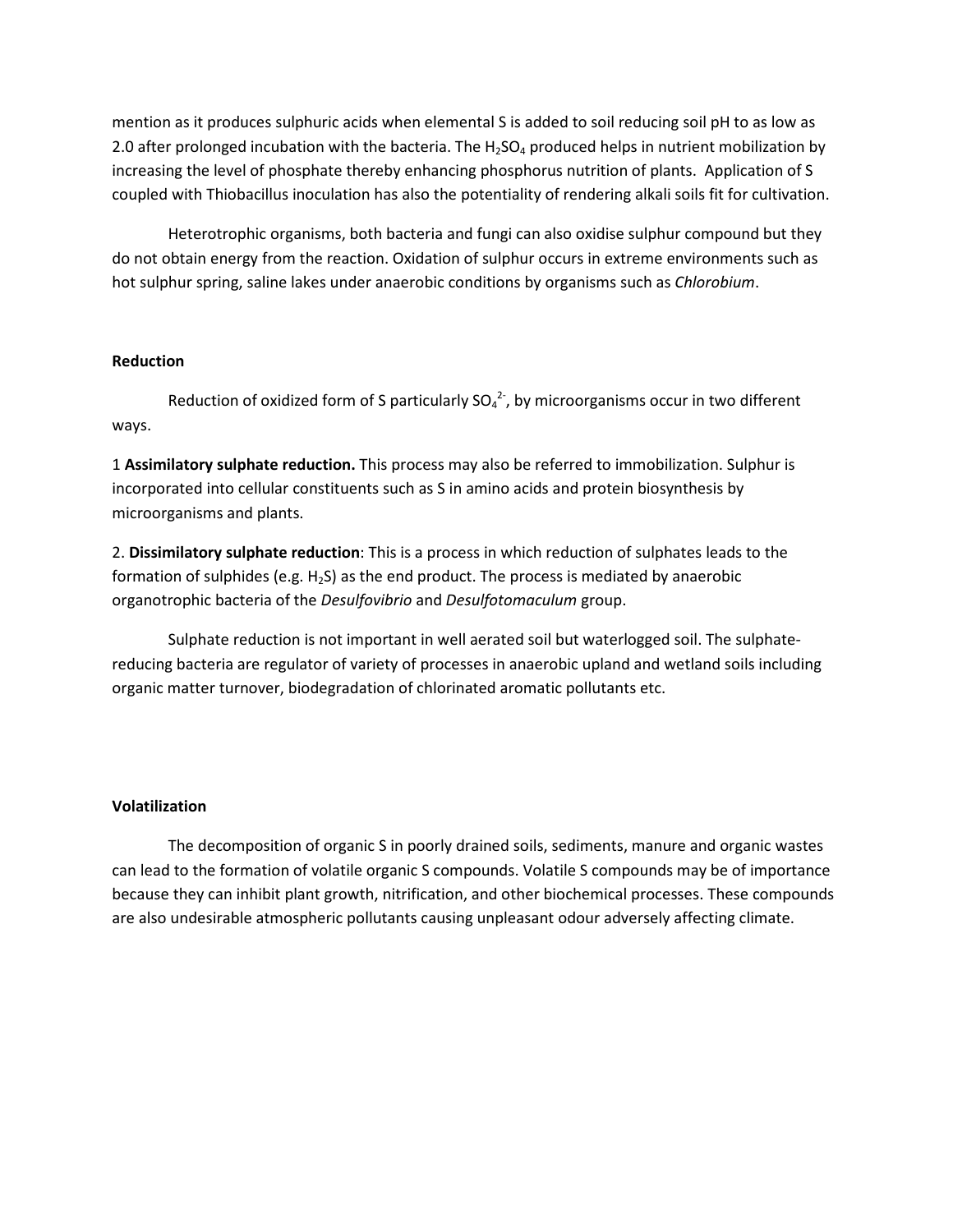# **Organic manures and wastes**

Organic manures are materials largely of plant and animal origin in different states of decomposition that are added to soil to supply plant nutrients and improve soil physical properties. They are made from cattle dung, excreta of other animals, rural and urban composts, other animal wastes, crop residues, green manures and industrial organic wastes such as paper and sugar industries and sewage sludge. Organic manures are rich in water and C compounds but poorer in plant nutrients than inorganic manures.

## **Types of organic manures**

- 1. **Farm yard manure**: This is the wastes from mixed arable and livestock farming used to fertilise crops. It consists of animal excreta (cattle, goat and sheep dung and urine, poultry litters) mixed with bedding materials such as straw, wood chips, crop residues etc. Farm yard manure supplies both macro and micronutrients to plants. It varies in composition from location to location. However, on the average, it contains about 2% N, 0.4% P and 1.7% K.
- 2. **Crop residues**: These include plant parts (straw, stovers, roots) that remain on land after crop harvest.
- 3. **Compost manure**: This is made by accelerating the rate of humification of plant and animal residues by microorganisms in well aerated condition.
- 4. **Green manure:** These are green plants used in fertilizing soil. Green manuring is the practice of ploughing in a quick-growing leafy crop before maturity. Leguminous plants are largely used as green manure due to their symbiotic N fixing capacity. Some non-leguminous plants may also used due to local availability, drought tolerance, quick growth and adaptation to adverse conditions e.g *Tithonia diversifolia*
- 5. **Slurry**: This is a suspension of dung in the urine and washing water coming from animal houses and milking parlours.
- 6. **Sewage sludge:** It is an end product of wastewater treatment process, consisting of solids separated from liquid raw sewage. Sewage sludges vary in condition from sticky materials containing half their weight of water to well dried powder, easy to handle and spread. Sludges are processed and transformed into biosolids using a number of complex treatments such as digestion, thickening, dewatering, drying, and lime/alkaline stabilisation. Digested sludges are fermented anaerobically to eliminate offensive odours and lower the count of pathogens and may safely be applied to the land. However, sustained heavy application of sludges may introduce pathogens into soil and/or raise heavy metals content such as Zn, Cu, Ni and Cd to levels that are detrimental to plants.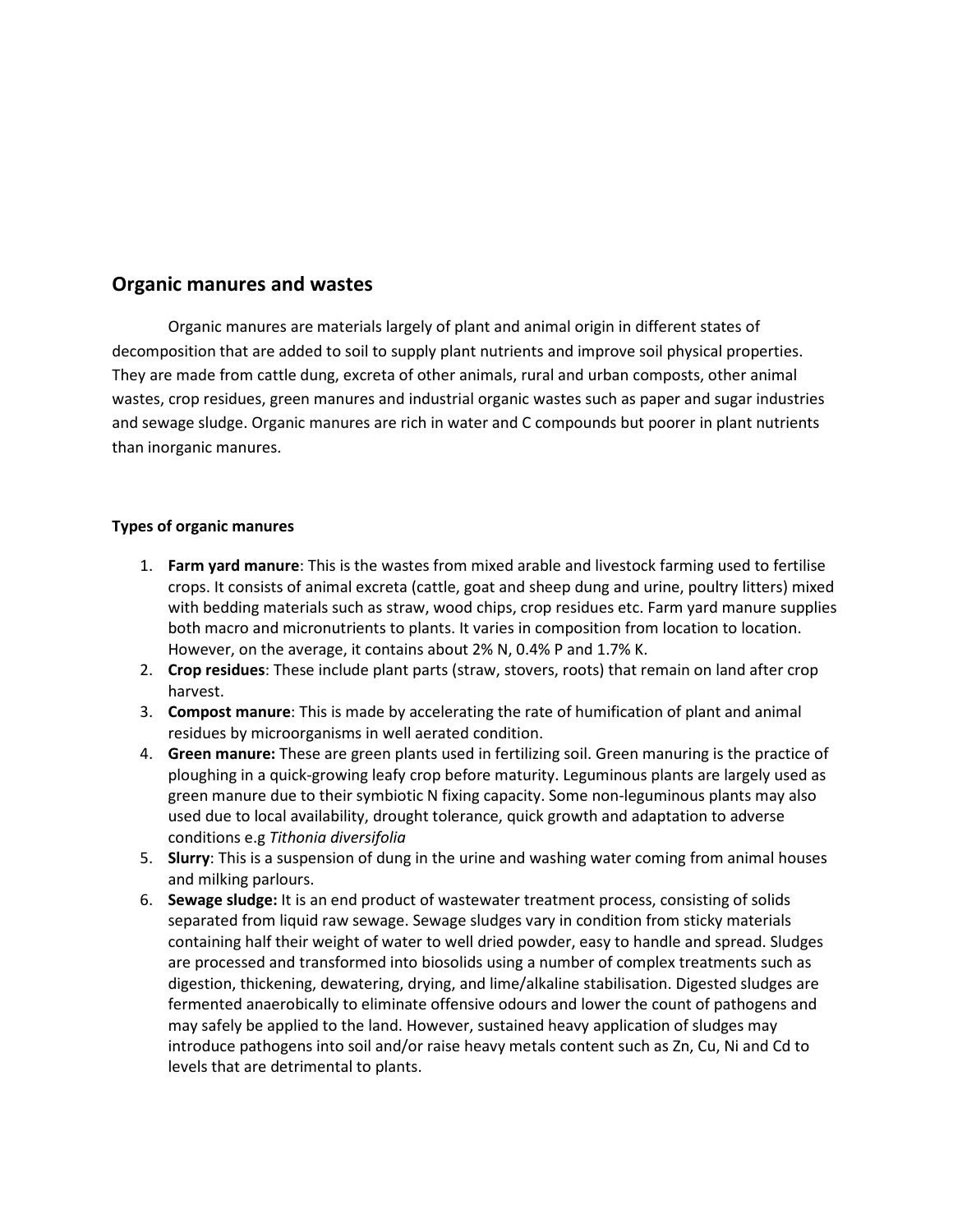### **Benefits of organic manure to sustainable agriculture**

- 1. It builds soil organic matter thus improving soil quality
- 2. It serves as nutrient reserves thus improving soil fertility
- 3. It improves soil physical properties like
	- a. Soil porosity
	- b. Water stable aggregates
	- c. Water holding capacity
	- d. Infiltration rate
	- e. Hydraulic conductivity
- 4. It buffers against rapid changes in acidity, alkalinity and salinity of soil
- 5. It improves soil structure and reduces soil crusting
- 6. It provides energy substrate for microbial transformations.

## **Composition of manures**

Organic manures vary in composition of their nutrients. Variability in elemental and composition among and within organic fertilizer types is due to factors such as

- 1. Differences in source (whether animal or plant origin)
- 2. Animal species or breed
- 3. Population of animal
- 4. Feed ration and conversion rate of animal
- 5. Bedding material type and composition if present
- 6. Climatic condition during manure accumulation
- 7. Plant species or variety added as residues
- 8. Age of plant material
- 9. Environment of operation (industrial or domestic)

# **Soil Biotechnology**

Soil biotechnology is the study and manipulation of soil microorganisms and their metabolic processes to optimize crop productivity. It involves the use of techniques of recombinant deoxyribonucleic acid (DNA) technology, gene transfer, embryo manipulation and transfer, plant regeneration, monoclonal antibodies and bioprocessing to generate unique organisms with new traits or organisms that have the potential to produce specific products. It involves splicing of genes and alteration of genomes by insertion of foreign DNA. Information needed for growth and multiplication of most organisms is carried by nucleic acids which are made of two types, the DNA and ribonucleic acid (RNA).

Soil biotechnology application in agriculture has played major role in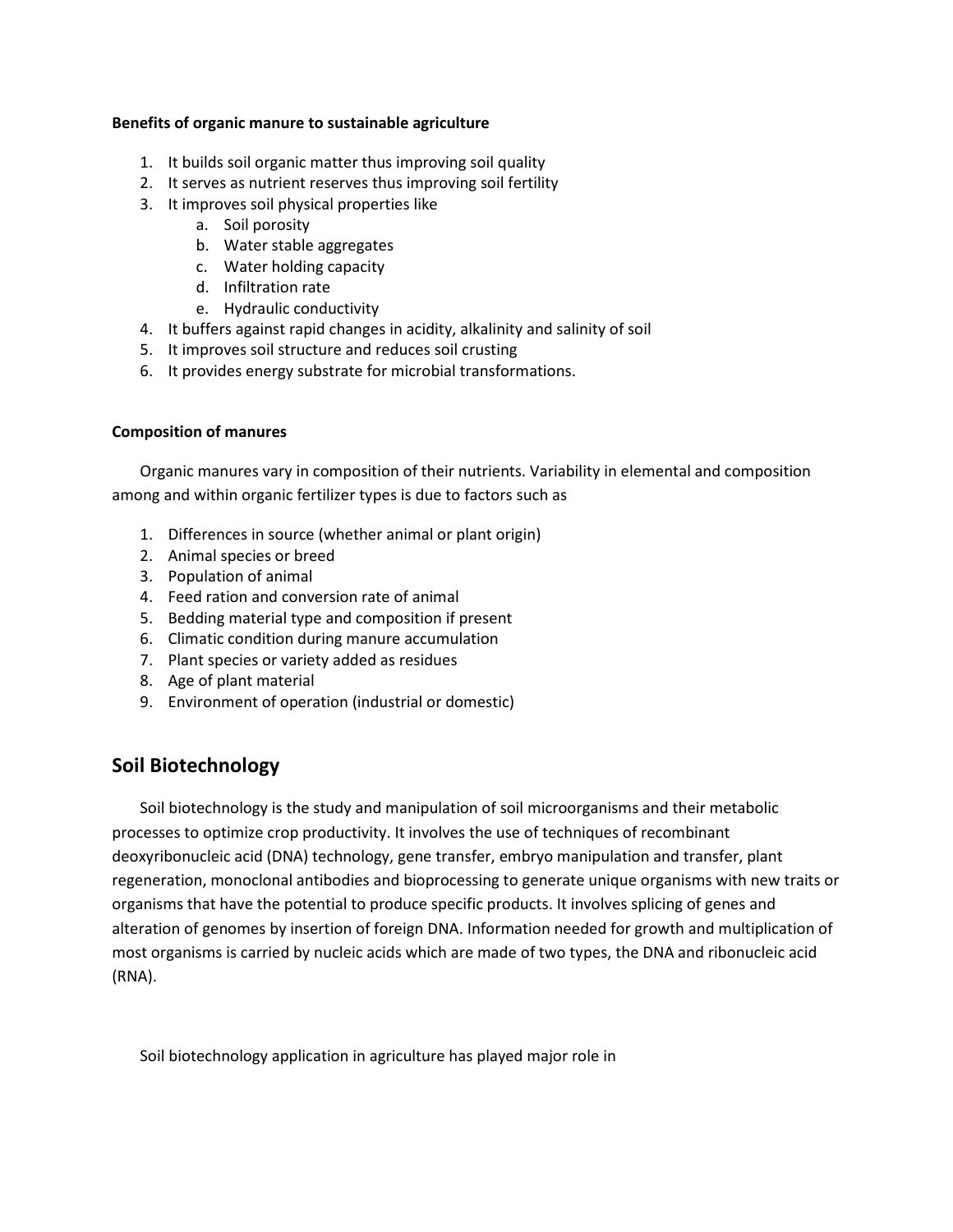- 1. Improving the growth and yield of crops through application of bio-inoculants such as rhizobia, mycorrhiza and other plant growth promoting organisms.
- 2. Protecting crops against pests and diseases through the use of organisms such *Bacillus thuringiensis* (Bt) which is a microbial insecticide.
- 3. Remediating the soil of wide range of pollutants by using catabolic versatility of microorganisms to degrade or convert toxic compounds in the soil.

## **Recombinant DNA technology**

This is the technology used to produce DNA that is artificially created from two or more sources and incorporated into a single recombinant molecule. Recombinant DNA technology offers the possibility of improving microbial inoculants for use in soil. When suitable genes have been identified, they can be isolated and introduced into a vector such as a plasmid or bacteriophage. Vectors are 'carrier' used to pass gene to a new host and can mediate the entry, maintenance and expression of foreign genes in cells. It involves cutting and joining the vector DNA. The genes are usually transferred into *Escherichia coli* and amplified (cloned) before being transferred to the desired host organism, giving it modified or novel genes. Recombinant DNA technology differs from genetic recombination in that it does not occur through processes within the cell, but it is engineered. The process in rDNA can be itemised as

- 1. identification of particular gene that encodes for a desired trait
- 2. isolation of the gene
- 3. study of its function and regulation
- 4. modification of the gene by altering the nucleotide sequence
- 5. introduction of the hybrid DNA into a selected cell for reproduction and synthesis

## **Some developments in soil biotechnology**

## **Agrobacterium**

*Agrobacterium* is a soil dwelling bacterium that infects wound sites on a wide range of plant species and induces development of crown gall tumour or hairy root. The organism contains large tumour inducing (Ti) plasmid which allows the bacteria to produce the crown galls. Specific region of DNA from a Ti (tumor inducing) or Ri (root inducing) plasmid is transferred from the *Agrobacterium* to a plant. This T-DNA (transferred DNA) is integrated and expressed in the nuclear genome of the plant cell. The importance of *Agrobacterium* for plant genetic engineering is its natural ability to transfer segment of DNA into plant cells. Over the last ten years, plant scientist have capitalized on molecular biology technology to manipulate T-DNA of *Agrobacterium* for the development of gene vector to produce transgenic plants.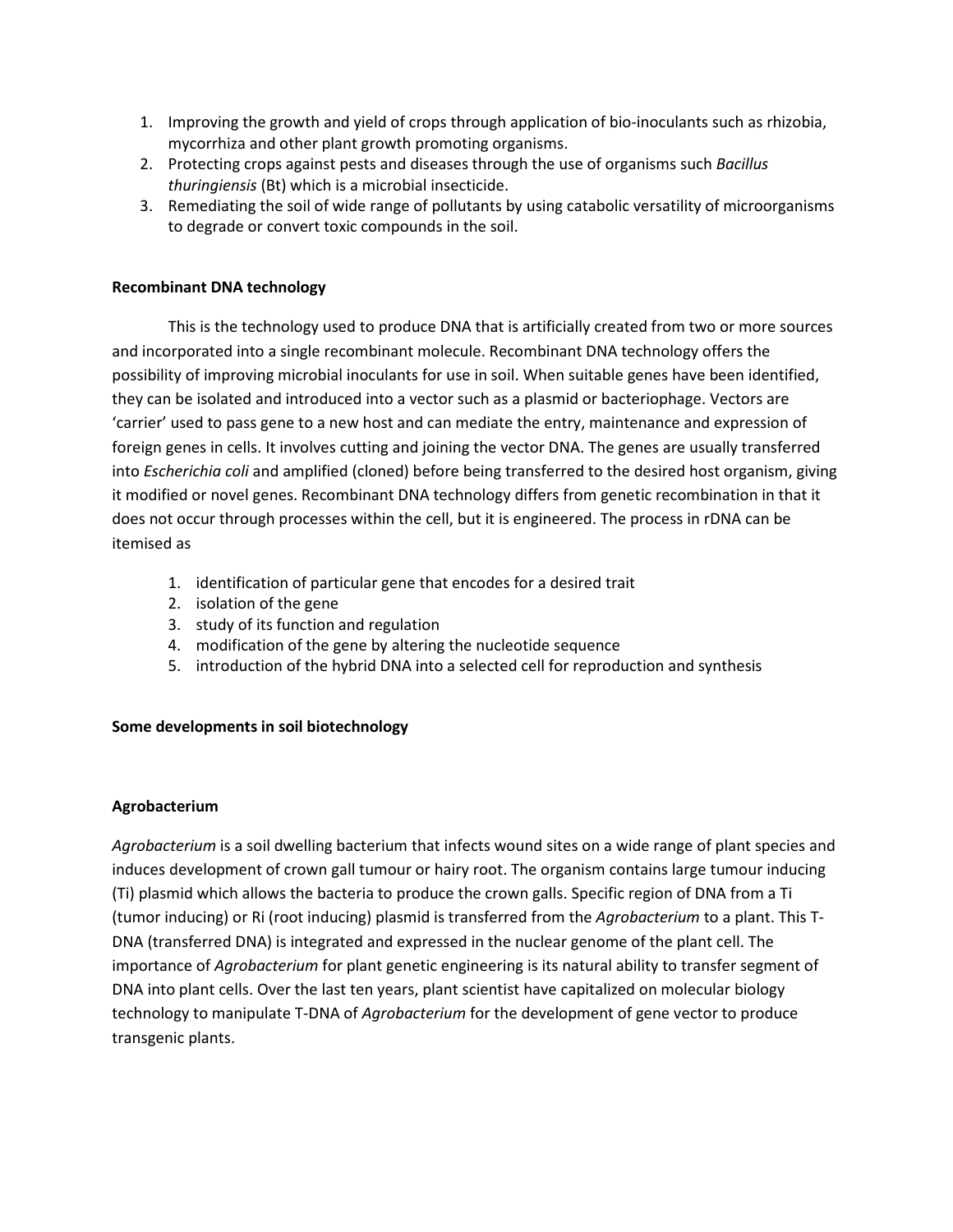**Bioinoculants**: Many bio-inoculants have been developed through biotechnology to promote the growth of crops. These include some rhizobial and mycorrhizal species. If an important organism is that is required by plant for its growth is absent in a soil, it may be necessary to introduce or inoculate that organism into the soil. For example, some trees will not grow unless the appropriate ectomycorrhiza are present, some legumes will not nodulate unless the specific rhizobium are present. Inoculation may be carried out by transferring soil from a region where a plant grows successfully to a new region. Examples of some inoculants are *Azotobacter chrococumm*, *Klebsiella, Azospirillum* and *Rhizobium* species for N fixation, Bacillus megatherium for phosphate solubilization, mycorrhizas for phosphate acquisitions etc.

### **Rhizobia as a bioinoculant**

The introduction of rhizobium into soils through a carrier substance such as peat containing the organism onto the legume seed represents the earliest attempt at inoculation. Researchers are pursuing a no of different strategies to improve N fixation. They want to genetically engineer rhizobium to fix N more efficiently for their natural host legumes and to create rhizobium that could infect and fix N for other plants particularly cereals. For instance, strains of *Rhizobium* spp. have been constructed with altered host range by removal (curing) and introduction of plasmids and with introduced antibioticresistance marker gene. Researchers have identified genes involved in N fixation in rhizobium, *nod, nif*  and *fix* genes, and are trying to decipher chemical signals that activate the bacterium and cause the plant to grow nodules. This understanding could be used in manipulating bacterium and plants to achieve N fixation efficiency.

## **Mycorrhiza as a bioinoculant**

The root of most plant species in natural environment or in cultivation form symbiotic association, termed mycorrhiza, with specialised fungi. The fungus obtains carbohydrates from the plant and supplies nutrients particularly phosphate to the plant from the soil. Apart from helping plants to acquire nutrients, this association also aids plant tolerance to diseases and water stress. There are two main types of mycorrhizal, ectomycorrhiza and endomycorrhiza. Inoculation of mycorrhizas is possible through the use of mycorrhizal inoculum which is usually a mixture of soil, plant root and mycorrhizal propagules (spores and hyphae or mycelium). Pure mycorrhizal inoculum contains only a species of mycorrhizal fungi while mixed inoculum contains two or more species of mycorrhizal fungi. Tree crops such as cocoa, citrus, apple and some forest trees are inoculated with mycorrhiza in the nursery to aid their vigour and establishment on the field. Annual crops like maize, wheat, yams and many horticultural crops are also inoculated during planting in pots and on the field. There are now commercial mycorrhizal inoculants being sold in many developed countries.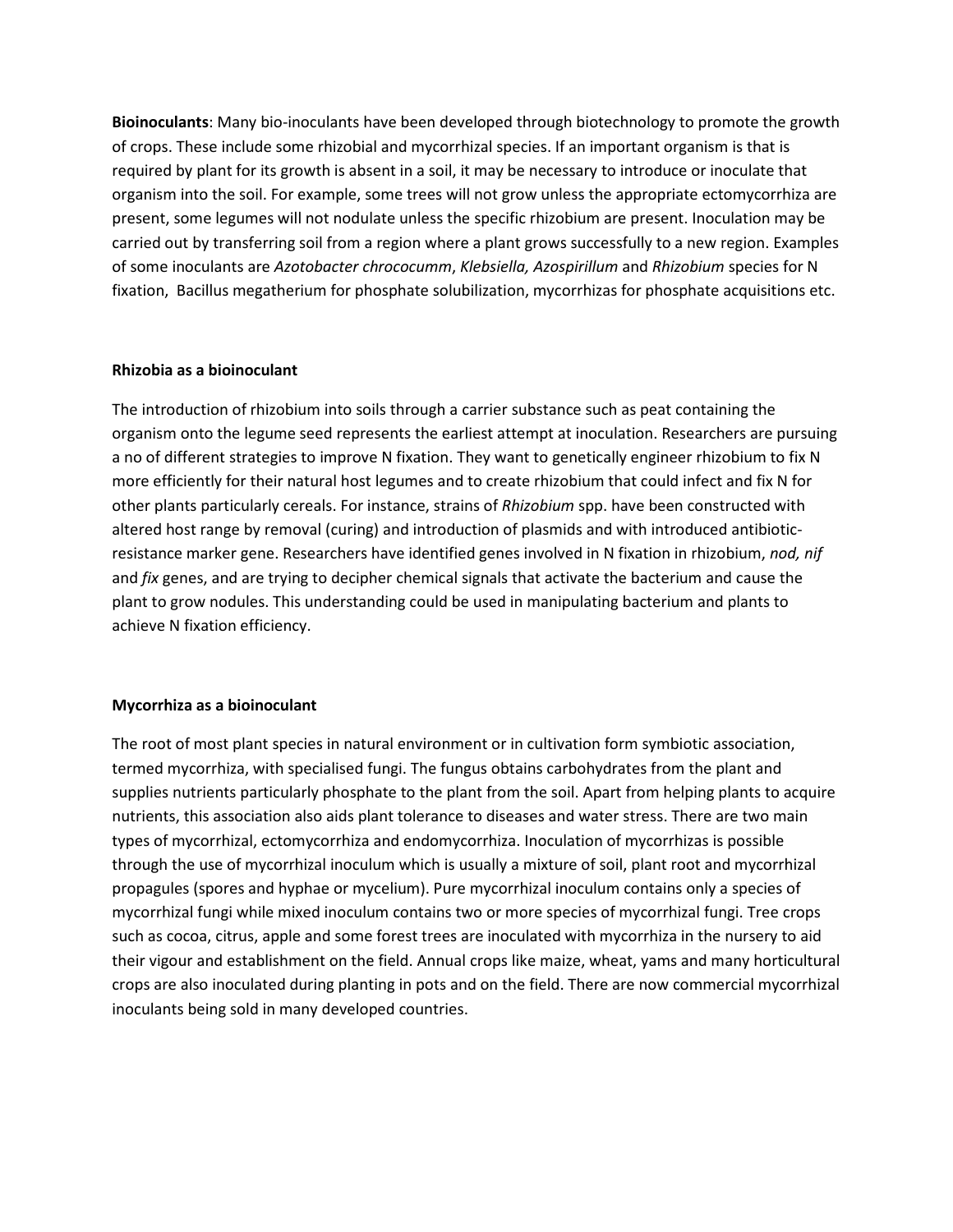**Biopesticides:** Genes responsible for the production of toxic substances that are lethal to some insect in *Bacillus thuringiensis* (Bt) have been transferred to root colonizing *Pseudomonads*

**Bacillus thuriegiensis (**Bt) is a bacterium that occur naturally in the soil. Different varieties of this bacterium produce a crystal protein that is toxic to specific groups of insects. Spores and crystals preparation from Bt have been used for about 50 years to control insect in the group of Lepidoptera. The toxins are attractive because they are active in low doses and highly specific. Bt genes have been transferred into other microorganisms to produce more active formulations, some of which are commercially available. Additionally, researchers have genetically engineered varieties of several plant species to express the Bt toxin as part of the plant's normal development. This has led to the production of "insect-resistant" Bt-transformed lines of tobacco, cotton, corn, tomatoes, potatoes, and others.

#### **Genetically modified organisms (GMOs)**

A genetically modified organism (GMO) is an organism whose genetic material has been altered using techniques generally known as recombinant DNA technology. The organism can be a plant or animal. GMOs are created when DNA molecules from different sources are combined into one molecule to create a new set of genes. This DNA is then transferred into an organism, giving it modified or novel genes. Transgenic organisms (GMOs which have inserted DNA that originated in a different species) and or cisgenic organisms (GMOs that contain no DNA from other species) are formed when genetic modification of organisms occurs.

There are environmental and health concerns about the use of GMOs especially modified microorganisms. It will soon be possible to engineer bacteria and viruses to produce deadly pathogens. This could open a new era in biological weapons in addition to the environmental problems that could result from the release of organisms into the environment. The environmental assessment of the widespread introduction of engineered microorganisms has only barely begun to receive attention.

# **Bibliograpghy**

Lavelle P and A.V. Spain 2001. Soil ecology. Kluwer Academic Publishers, Great Britain. 654 pp. *Geoderma*, *Volume 108, Issues 1-2*, *July 2002*, *Pages 151-152* 

Ruiz N and P Lavelle**,** 2008. *Soil Macrofauna Field Manual*. Food and Agriculture Organisation (FAO), Rome

Tian, G., L. Brussard, and B. T. Kang, (1995) An index for assessing residues and evaluating their effects on soil and crop in the (sub-)humid tropics. *Applied Ecology* 2(1). 25 - 32.